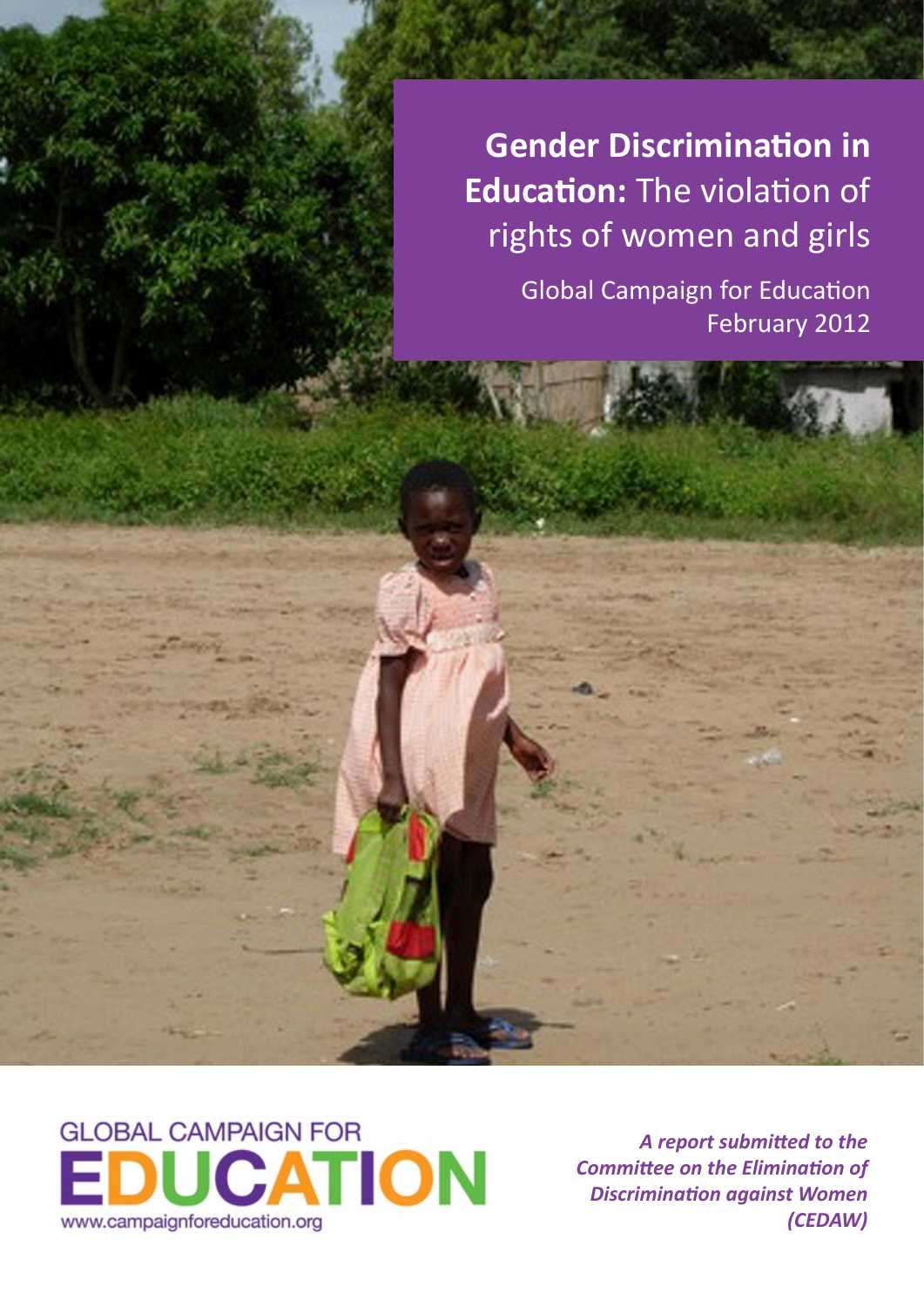### **TABLE OF CONTENTS**

#### **LIST OF FIGURES**

This report is independently published by the Global Campaign for Education (GCE). GCE is a civil society coalition which calls on governments to deliver the right of everyone to a free, quality, public education.

©Global Campaign for Education 2012 All rights reserved 25 Sturdee Avenue Rosebank, Johannesburg 2132 South Africa www.campaignforeducation.org

Cover image: ©GCE Mozambique (Movimiento de Educação para Todos) Pages 8-9 image ©VSO Rwanda Page 13 © Agencia Brasil/Marcello Casal Jr All other images ©Global Campaign for Education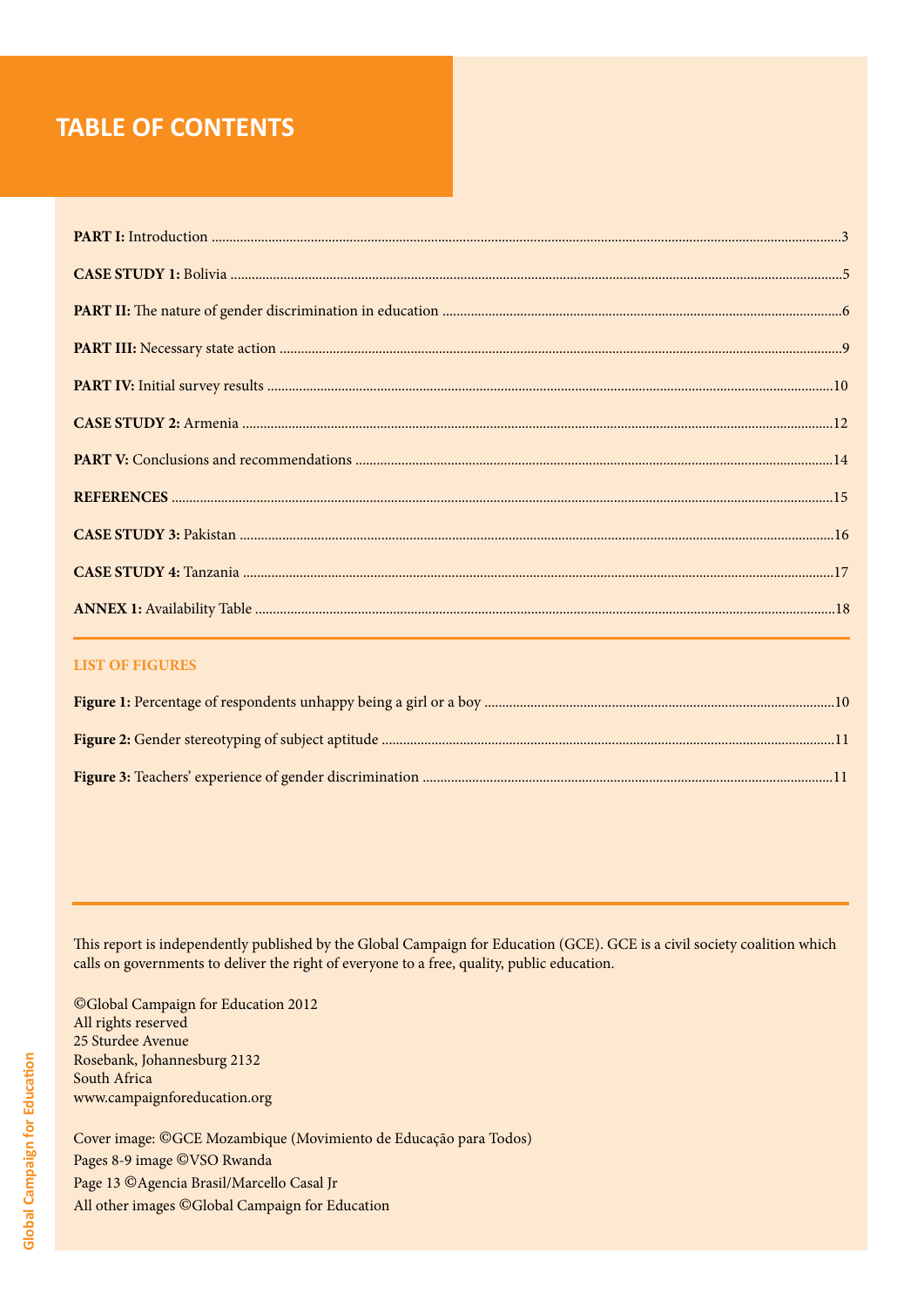### **PART 1: Introduction**

1. **There are multiple and diverse links between gender equality and the fulfillment of the human right to education.** The pervasive denial of the human right to education experienced by women and girls across the globe – as shown, for example, by the fact that two thirds of the world's non-literate adults are women – is a striking example of gender discrimination. Education is an enabling and transformative right. As pointed out by the Committee on Economic, Social and Cultural Rights (CESCR), the right to education "has been variously classified as an economic right, a social right and a cultural right. It is also a civil right and a political right, since it is central to the full and effective realization of those rights as well. In this respect, the right to education epitomizes the indivisibility and interdependence of all human rights"i . A strong education system, in line with the principle of non-discrimination, is key for redressing gender injustice in wider society, and for overcoming social and cultural norms that discriminate against girls and women. CESCR has also clearly stated that "the prohibition against discrimination enshrined in article 2 of the Covenant [of Economic, Social and Cultural Rights] is subject to neither progressive realization nor the availability of resources; it applies fully and immediately to all aspects of education and encompasses all internationally prohibited grounds of discrimination". The Global Campaign for Education (GCE) therefore sees the challenge posed by gender discrimination in education as multiple: policy and practice in education needs to be re-oriented to ensure the deconstruction of gender stereotypes as well as the promotion of equality of experience and relations for both sexes in education, thus addressing power imbalances that perpetuate gender inequality and leveraging access to all rights by woman and girls.

2. **Education is strongly embedded in CEDAW, in ways that reflect this rich relationship between gender equality and the right to education.** CEDAW article 10 explicitly enshrines the right to equality in education, while many other articles – notably 5 (on social and cultural norms), 7 (on civil and political participation), 8 (on international representation), 11 (on employment), 14 (on the social, economic and cultural rights of rural women) and 16 (on rights to and within marriage, and women's reproductive rights) – express rights of which the full realization is very strongly dependent on addressing gender discrimination in education. Moreover, CEDAW's General Recommendation 3, as well as article 10 of the main convention, expresses clearly the role of education in addressing wider gender discrimination based on stereotyping and biased cultural norms.

3. **The human right to education and nondiscrimination is further affirmed by a number of other international treaties.** Along with the clear expression of a universal right to education in Article 26 of the Universal Declaration of Human Rights, and the provisions on gender-equitable education in CEDAW, the most significant expressions of these rights are found in the Convention on the Rights of the Child (CRC, 1989), the International Covenant on Economic, Social and Cultural Rights (ICESCR, 1966) and the 1960 UNESCO Convention against Discrimination in Education. Governments further committed themselves to ensuring gender equality in education in the Dakar Framework for Action (2000), the Millennium Development Goals (2000), the Beijing Declaration and Platform for Action (1995) and the World Declaration on Education For All (1990), which stated that "the most urgent priority is to ensure access to, and improve the quality of, education for girls and women, and to remove every obstacle that hampers their active participation." Yet despite these numerous treaties, States and the international community still largely treat education as a development goal and not as a right. GCE believes that a clear rights-based understanding of education is crucial to overcoming gender discrimination and to re-orienting education towards the promotion of greater gender equality in society as a whole.

4. **There has been undeniable progress made in improving gender parity in education in the three decades since the entry into force of CEDAW.** Parity in enrolment has accelerated over the 22 years since the first agreement of the Education For All framework in Jomtien, and since agreement of the Millennium Development Goals in 2000. The number of girls out of school fell by more than 40% from 1999 to 2008<sup>ii</sup>, and girls now constitute 53% of those children out of school, as opposed to 60% at the start of the millennium. The MDGs called for gender parity at primary and secondary education by 2005, a target that was clearly missed; nevertheless, it is encouraging that at an aggregate level, the world is now closer to achieving gender parity, at least so in primary education.

5. **Progress on enrolment, however, should not mask the fact that girls and women continue to be denied their rights throughout the education cycle,** and still face huge discrimination and disadvantage in terms of access, progress, learning and their experience in schools. The target of achieving gender parity in school enrolments gained significant traction in the international community not least because of its inclusion in the Millennium Development Goals (MDGs). But the consequent progress has led to a dangerous complacency about the reduction of gender inequality in education. Girls are still far more likely to drop out before completing primary education, have markedly worse experience in school, often characterized by violence, abuse and exploitation, and have scant chance of progressing to secondary school and tertiary education. The preliminary findings of GCE's global survey of gender in schools show that more than one fifth of girls in secondary schools are unhappy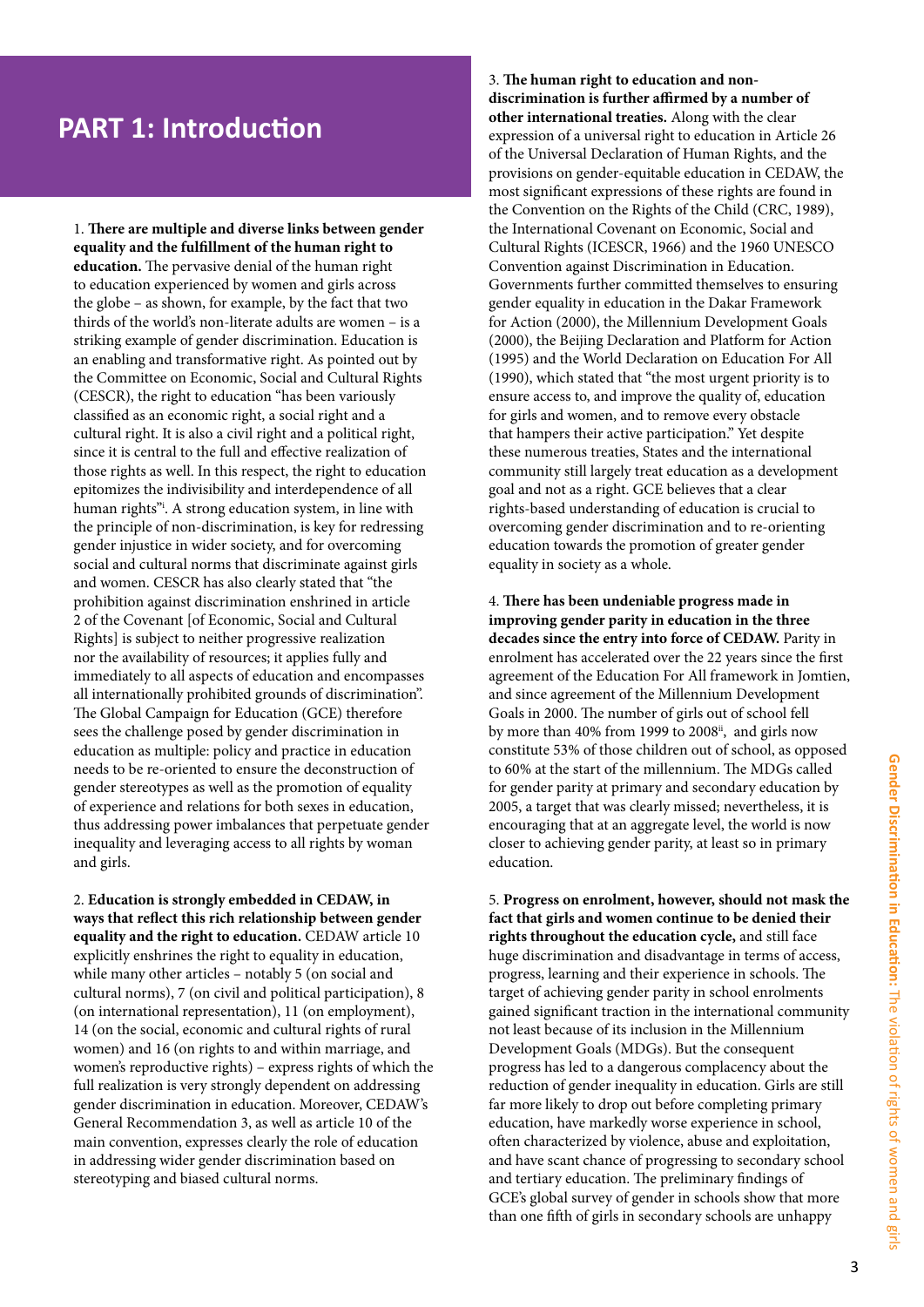with their gender, and nearly two fifths have been made fun of at school for being a girl. In sub-Saharan Africa, there is a 10 percentage point gap between girls' and boys' primary school completion rates, and in only seven of the 54 countries in sub-Saharan Africa do girls have a greater than 50% chance of going to secondary school. GCE's survey shows that gender stereotypes still prevail in schools, particularly around male and female aptitudes, as do unequal power relations, as shown in, for instance, the fact that girls are far more likely to perform classroom chores. This perpetuates gender inequalities within the education system and society as a whole. It is hardly surprising, then, that nearly two-thirds of the world's illiterate people are women. True gender equality in education — and beyond — remains far from being achieved.

6. **The Global Campaign for Education (GCE) is a civil society coalition which calls on governments to act immediately to deliver the right of every girl, boy, woman and man to a free quality public education.**  Since our formation in 1999, millions of people and thousands of organizations – including civil society organizations, trade unions, child rights campaigners, teachers, parents and students – have united to demand Education for All. We believe that quality public education for all is achievable, and we therefore demand that governments north and south take their responsibility to implement the Education for All goals and strategies agreed by 180 world governments at Dakar, in April 2000, and since agreed time and again.

7. **GCE's Global Action Week in 2011 focused on gender equality in education.** GCE mobilized members and schools in over 100 countries to discuss gender discrimination in education, and to call for politicians to 'Make it Right' for gender equality in education. We presented parliamentarians, ministers and heads of state with demands in the form of manifestos and petitions. Our coalitions joined forces with national women's groups

and enlisted the support of high-profile women to amplify our demands. The GCE coalition continues to campaign and lobby on the global, regional and national stage to ensure gender justice prevails within and beyond schools.

8. **With this report, GCE seeks to present the CEDAW committee with information that indicates the current state of gender equality in education globally.** In order to do so, we draw on GCE's own report jointly produced with RESULTS from 2011, Make It Right: ending the crisis in girls' education, which included an analysis of girls' education in 80 developing countries; on information supplied by GCE member coalitions before and during 2011 Global Action Week on gender and education and on the preliminary results of ongoing participatory research on gender discrimination in schools, which GCE and its membership is conducting with students, teachers and the community. Part II of this report sets out the rights-based framework through which we will analyze gender equality in education, and presents an overview of progress and key areas of concern, while Part III indicates the kinds of State actions needed to address these issues. In Part IV, we present the preliminary results of the participatory research (due to be concluded in mid-2012 and the conclusions from which shall be formally presented to CEDAW). We finish with conclusions and recommendations in Part V, with our predominant focus on national-level action that can and should be taken by CEDAW's State signatories, in terms of the legal, political and financial frameworks that will support gender equality in education. The report also includes brief national case studies, from different regions, which present examples of some of the different forms of gender discrimination in education. The premise of this report is that human rights law should be more explicitly recognized as the primary foundation for efforts to achieve Education For All, and more specifically gender equality in education, and that this recognition will entail an appropriate focus on State responsibility and capacity.

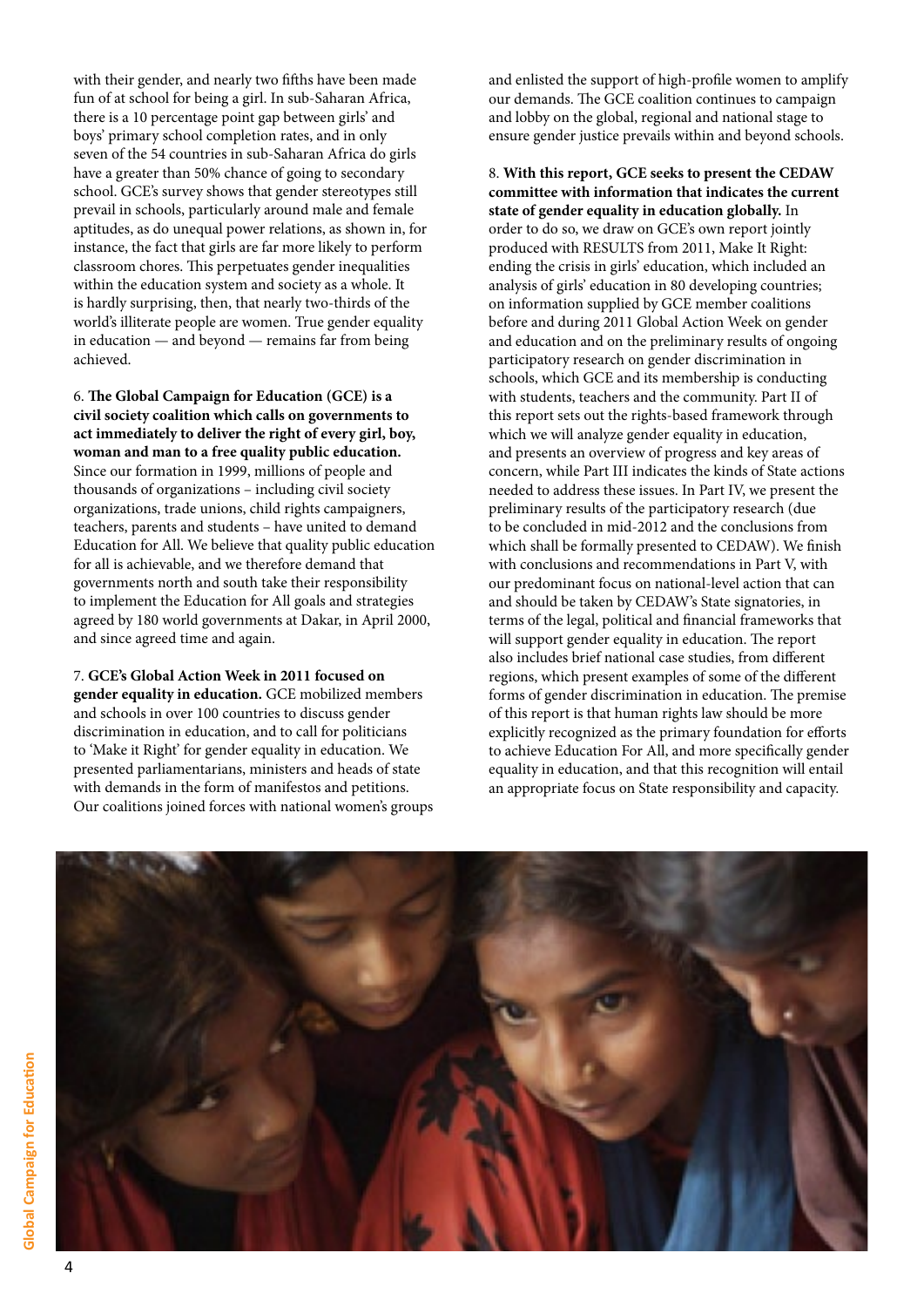### **CASE STUDY 1: BOLIVIA**

#### **Legislative and policy context**

Bolivia ratified CEDAW without reservations in 1990 and the optional Protocol in 2000. The constitution guarantees equal rights for men and women; yet women generally have a lower level of protection than men. Living conditions for Bolivia are among the worst in Latin America, and women are often the victims of violence and discrimination. The degree of discrimination is even greater for indigenous women, gender inequality is deeply entwined with class stratification and is hard to bring to light.

#### **The numbers**

Thirteen percent of adult women in Bolivia cannot read and write, compared to just 5% of men, but there is some sign of progress in efforts to educate young generations. The net primary enrolment rate for girls is 94%, and Bolivia also reports a 94% rate of girls' transition to secondary education. Overall net enrolment rates for secondary education are, however, much lower (for both boys and girls) at just 69%.

#### **Violence**

One significant problem which affect women's and girls' ability to realize their right to education is violence. Physical integrity is not sufficiently protected and this has created a serious crisis in education. Fifty percent of Bolivian women are believed to have suffered physical, psychological or sexual violence at the hands of men, and a study by Child Defense International Bolivia found that there are at least 100 cases of sexual attacks on children at school, every day. Until schools are guaranteed to be safe spaces for girls, this problem will continue to have a huge impact on girls' and women's education.

#### **Pregnancy**

Of great concern is the ill treatment of pregnant girls. Although national education policy allows pregnant girls to continue with schooling, they are repeatedly excluded because school authorities bow to societal pressure against keeping pregnant girls in school. Civil society groups are currently contesting the decision of school authorities in El Alto to exclude two final year pregnant girls from school. They were re-enrolled in line with national education policy but due to reprisals from the public, the girls were once again excluded.

#### **Multiple discrimination**

Indigenous women are disproportionately targeted by discrimination. For example, Amalia Laura is a 23 year old law graduate who suffered repeated discrimination based on her indigenous and rural background, while taking her university degree at an urban center. She was targeted for the traditional indigenous way she wore her hair and clothes throughout the years and her college graduation picture was altered by classmates, transforming her dressing into the toga she had refused to wear for the occasion, in a clear demonstration of intolerance, abuse and discrimination. She took the case to court.

#### **Civil society action**

 In the last few years, the Bolivian Campaign for the Right to Education and its allies have carried out a number of important initiatives addressing gender discrimination at national and local levels. Civil society pressure helped ensure that the new National Education Law affirms that the Bolivian State will promote education free of patriarchy, and a new law against violence in schools is currently being discussed in Parliament. Civil society organizations are campaigning for a new curriculum to be agreed, based on gender equity, for both primary and secondary education. The campaign also works hard to raise awareness, share information and increase citizen participation in education policy. Adult learners have also been invited to take part in the process – they have been involved especially in the 2011 Global Action Week, debating how a gender perspective can change education.

*Bolivian Campaign for the Right to Education; CDI-Bolivia; UNESCO Institute of Statistics (http://www.uis.unesco.org)*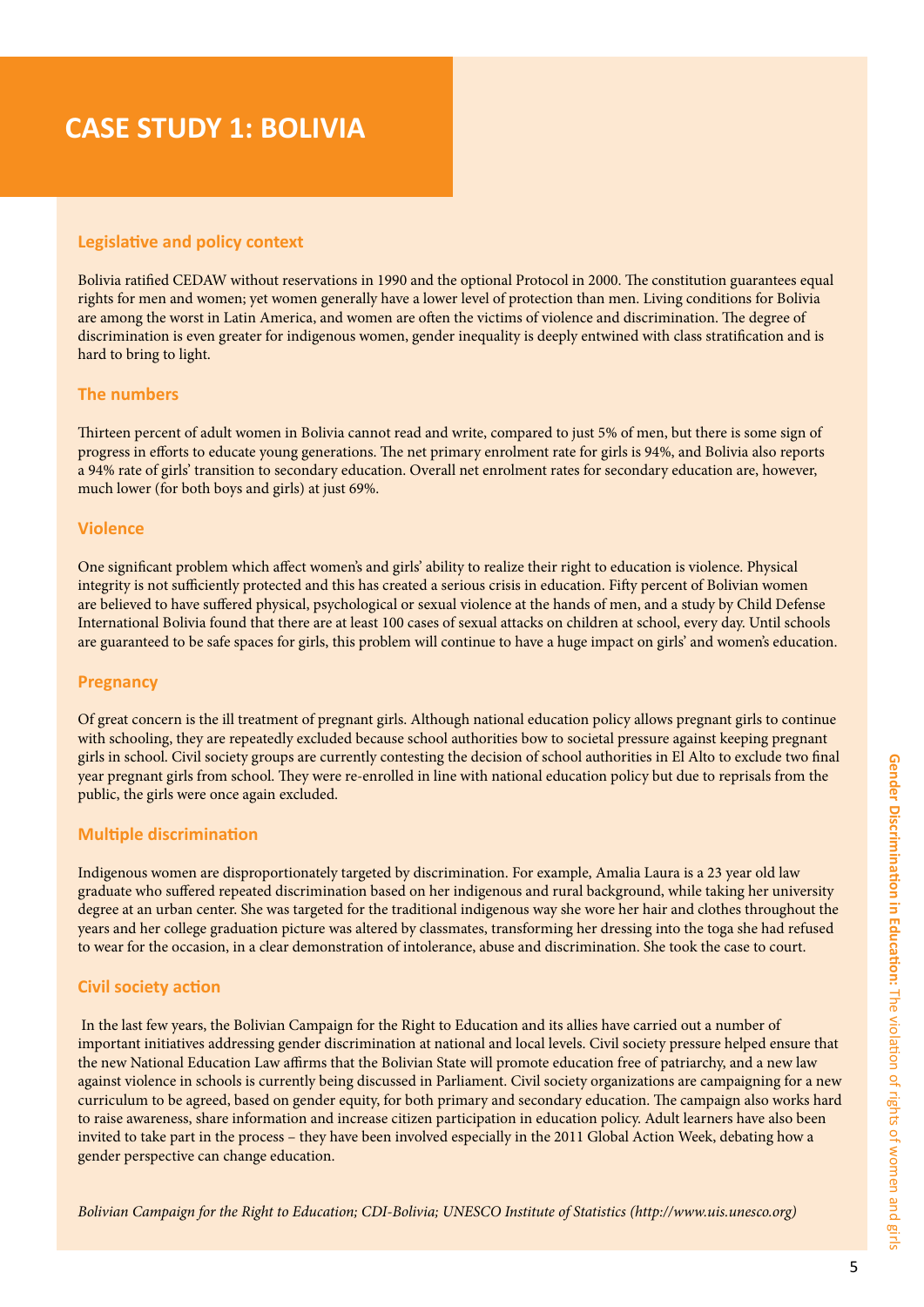# **PART II: The nature of gender discrimination in education**

9. **GCE understands education to be a right, and analyzes it through the '4A' framework, which encompasses availability, accessibility, acceptability, and adaptability.** The 4A framework was developed by the former UN Special Rapporteur on the Right to Education, the late Katarina Tomasevski , and adopted by the CESCR in 1999. In this submission, and drawing on the work of ActionAidiii and the Right to Education Project, we select criteria and indicators for each of the four As that are most relevant to the experience of girls and women in education, and to the role of education in combating broader gender discrimination. We therefore ask the following questions:

Is education available to girls and women, throughout the cycle, and not simply in terms of primary level enrolments?

 $\blacksquare$  Is education accessible, in terms of the absence of financial, physical, geographical and other barriers?

Is education acceptable for girls and women as well as boys and men, in terms of its content, form and structure – both what is being taught and learned, and how that teaching and learning happens?

Is education adaptable, in terms of being responsive to girls' and boys' different needs and lives, taking into account phenomena such as girls' and women's labour, early marriage and pregnancy?

Some of the relevant issues may cut across different As; they can be inherent to the school system (such as curriculum), or have a much broader scope (such as child labour or gender stereotyping).

10. **GCE's analysis of the availability of education in 80 developing countries finds very mixed progress,** but across the board there is a shocking disconnect between girls' access to primary schooling and their ability to enjoy a full cycle of education. Our 'availability table' (see annex I) tracks the current status of and recent progress in girls' enrolment, attendance, learning and transition from primary through to tertiary levels. Of the 80 countries, we rate 20 as strong performers, 18 as middling, 16 as weak and eight as failing. A further 18 countries do not have sufficient data to assess their progress – itself an indication of a lack of attention to girls' education. It should be noted that even in countries rated as strong performers, the rate of girls' continued attendance and transition to secondary education can be woeful. Tanzania, for example, scores highly because of vast improvements in enrolment; but only 32% of the girls who complete primary school make the transition to lower secondary. In Burundi, girls'

primary enrolment increased a remarkable 200%; yet one quarter of enrolled girls will drop out before grade 5 and, of those female students remaining, only 22% will make the transition to lower secondary. In fact, in 47 out of 54 African countries, girls have less than a 50% chance of completing primary school. The very low rates of continued attendance and, in particular, transition to secondary education, are a stark reminder of why we need to look beyond primary school enrolment figures (often measured only on the first day) and track availability more comprehensively, including in early childhood care and education, on which there is still extremely scarce data.

11. **Whilst improving availability of girls' education will require investment, our analysis shows that there is no simple link between a country's income level and its performance.** Of the 24 weak or failing countries, half are low-income countries, and half are middle income. Of the 20 strong performers, five are low-income countries. This indicates clearly that appropriate policies can be successfully implemented (or not) regardless of a country's overall wealth.

12. **Looking at the policies of successful countries in terms of availability of education for girls, GCE has identified the provision of early childhood care and education (ECCE), improved non-formal education for adult women, and removing barriers to secondary education as all being crucial.** 

ECCE: World Bank studies, among others, have established that girls provided with pre-primary education stay enrolled in and attend school for longer<sup>iv</sup>, whilst ECCE eases the caring burden on older girls and women. Yet in low-income countries only 18% of children are provided with a pre-primary education<sup>v</sup>.

 Youth and adult education: given that two thirds of the world's 796 million non-literate adults are women – a legacy of women's exclusion from formal education and of their rights being violated – a focus on quality and appropriate youth and adult education is key to repair such legacy. Yet provision is patchy, under-funded, and under-emphasized. Governments should invest at least 3% of their budgets in youth and adult education, as many have previously committed to do.

**Post-primary barriers: secondary education remains** out of reach for millions of girls, and tertiary even more so. In the Central African Republic, Niger, Chad and Malawi, for example, fewer than 1 in 200 girls go to university. Systemic barriers include a number of cultural factors, as well as significant cost barriers.

Explanations of the (un)availability of education for girls and women are also to be found through analyzing the other 3As: accessibility, acceptability and adaptability.

13. **The financial costs associated with schooling, which can affect accessibility for all, have a disproportionate impact on girls.** Analysis abounds of the gendered impact of school fees (and other associated costs of schooling),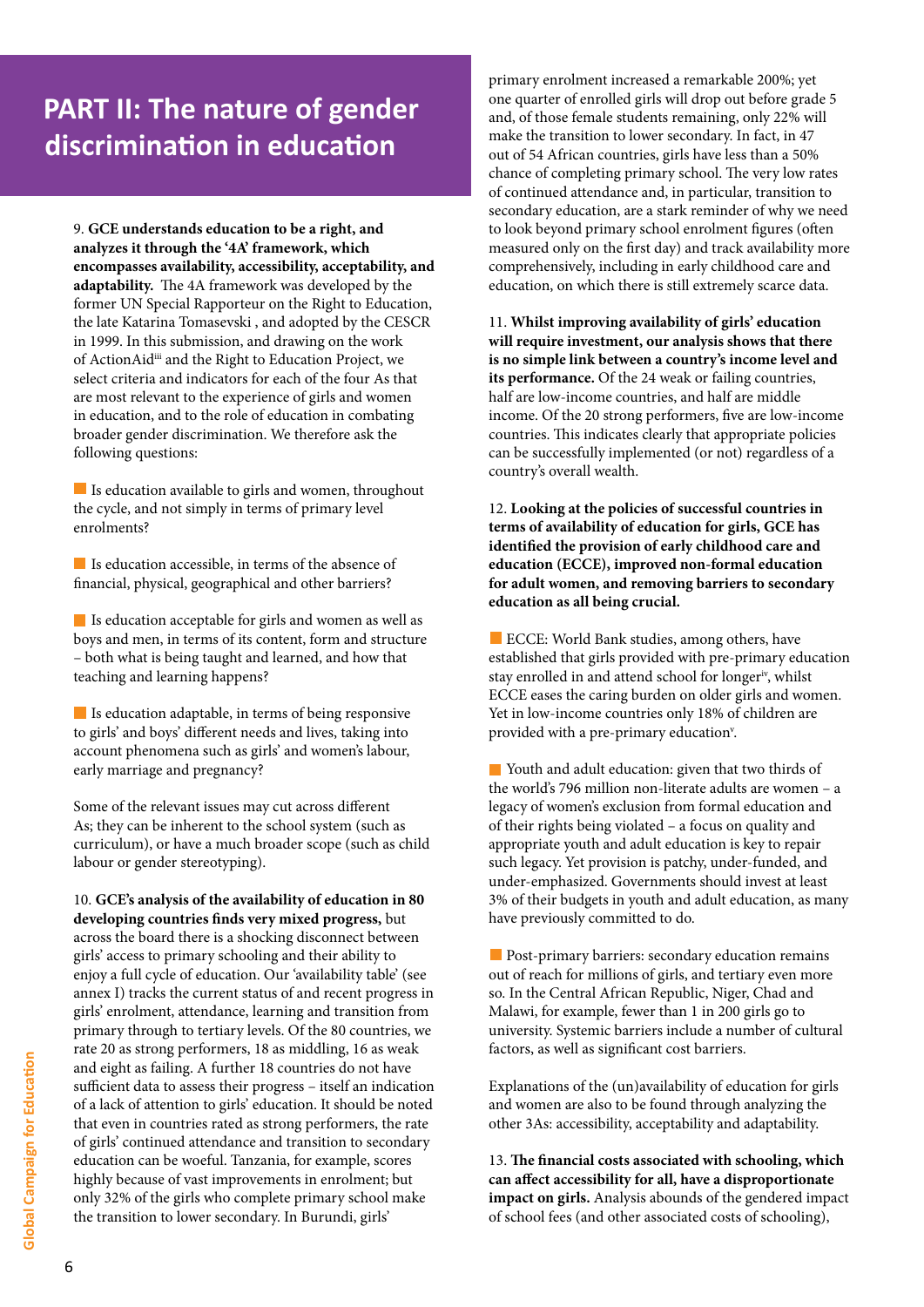which combine with a preference for educating boys to impact girls disproportionately. Basic education should therefore be both free – genuinely so, with adequate finance provided to schools – and compulsory. These elements have been found to address both the reality and the perception that it is more valuable to educate boys $v_i$ . In Uganda, the introduction of free primary education caused total girls' enrolments to rise from 63% to 83%, and enrolments of the poorest fifth of girls from 46% to 82%<sup>vii</sup>. Given the lack of accessibility of secondary education for girls, it is extremely important that States extend free education to this level, as established in General Recommendation 13 of CESCR that affirms "States parties are required to progressively introduce free secondary and higher education". Beyond direct fees for education, it is also necessary to provide support for the associated costs of education, such as school material, transport and food, which often lead parents to keep children out of school, particularly during times of economic hardship. Research published collaboratively by a number of organizations and US universities in early 2012 reported that many young women in postearthquake Haiti are exchanging sex for payment of educational expenses: this is just one shocking example of the coping mechanisms in place when education is not freely available, and the exploitation that such situations facilitateviii.

14. **Opportunity costs must also be tackled upfront, as there are important associated gender impacts, related in particular to the above mentioned overall preference to prioritize boys´ education.** Child labour is a central obstacle to the fulfilment of the right to education, with over one fifth of the world's children aged 5-17 years being exploited by child labour, a huge proportion of which relates to domestic servants, primarily carried out by girls. We highlight that "child domestic work is a clear example of how gender identity contributes to the shaping of the different kinds of labour. Child domestic labour patterns correspond to deep-seated, sex-based divisions of labour", being a clear reflection of gender discriminationix. Legislation that combats child domestic labour is key to overcoming gender associated inequalities in access to education. It is worth noting that stipend programs and conditional cash transfer programs have been employed in settings as diverse as Brazil, Yemen, Nepal, Tanzania, Malawi, Madagascar, Gambia and Kenya, and have succeeded in reducing girls' drop-out rates and delaying early marriage.

15. **The distance of schools and the lack of adequate facilities both have a significant effect on the accessibility of education for girls**, particularly in terms of the provision of sanitary facilities for girls. In research conducted in Uganda, 61% of girls reported staying away from school during menstruation<sup>x</sup>. A lack of adequate, separate facilities and can also increase vulnerability to and fear of sexual assault and violence. Similarly, when children have to travel long distances to school, parents are more likely to prevent girls from going to school because of fears for their safety<sup>xi</sup>. This requires both greater provision of schools in rural areas

and mechanisms to ensure safe transport, which may be as simple as ensuring adult accompaniment for children travelling to school.

16. **Addressing the lack of female teachers is a significant element in making education more acceptable for girls.** This can have a direct impact on enrolment, with the correlation especially strong in sub-Saharan Africa and at secondary level<sup>xii</sup>. Yet only around one third of secondary school teachers in South and West Asia are female and fewer than three in 10 in sub-Saharan Africa. Disparities can be even greater at tertiary level: in Ethiopia, for example, fewer than 1 in 10 tertiary level teachers are female. The absence of women teachers from this level is perpetuated and exacerbated by the systemic lack of opportunities for girls and women to access required skills and training<sup>xiii</sup>. Those women who do enter teaching can suffer gender discrimination in their profession: the preliminary results of GCE's global teacher survey show a huge 30% of female teachers reporting that they have experienced gender discrimination. In regions where the teaching profession has become feminized, however, this has in some cases contributed to its low status and pay. There needs to be simultaneous efforts to raise the status of the teaching profession, whilst supporting greater female participation in regions where this is very low.

17. **Making education more acceptable for girls also involves ensuring that the curriculum, the classroom and school culture are of high quality, uphold rights, and are relevant and safe.** In terms of curriculum reform, a greater emphasis is needed both on including equal and positive representation and images of women, and in ensuring that relevant skills and knowledge – including around sexual and reproductive health – are included. Along with improvements in the overall quality of education, these curriculum reforms could do much to address perceptions and reality of the low value of education, which acts as a disincentive for parents to educate their daughters. In terms of classroom culture, teachers must ensure full participation of women and girls in the classroom – which itself may involve a break with cultural norms – and schools need to work harder to avoid directing boys and girls into subjects, activities and games deemed 'appropriate' for their gender. GCE's survey showed that overall around half of pupils still tend to identify so-called 'soft' subjects with girls, and more technical subjects with boys, with the associations strongest in South Asia. The majority of pupils were aware of games that they described as being "only" for girls or for boys. School safety is a huge issue for girls: at their best, schools can provide girls with protection from violence and abuse, through the act of educating them; at their worst, they are a site of abuse. Surveys conducted by GCE members indicate that violence against and abuse of girls often exists alongside a culture of impunity, in which abuse is rarely reported or punished. Required action includes not only monitoring and enforcement of legislation, but improved school infrastructure, training for teachers and parents, more female teachers and curriculum reform.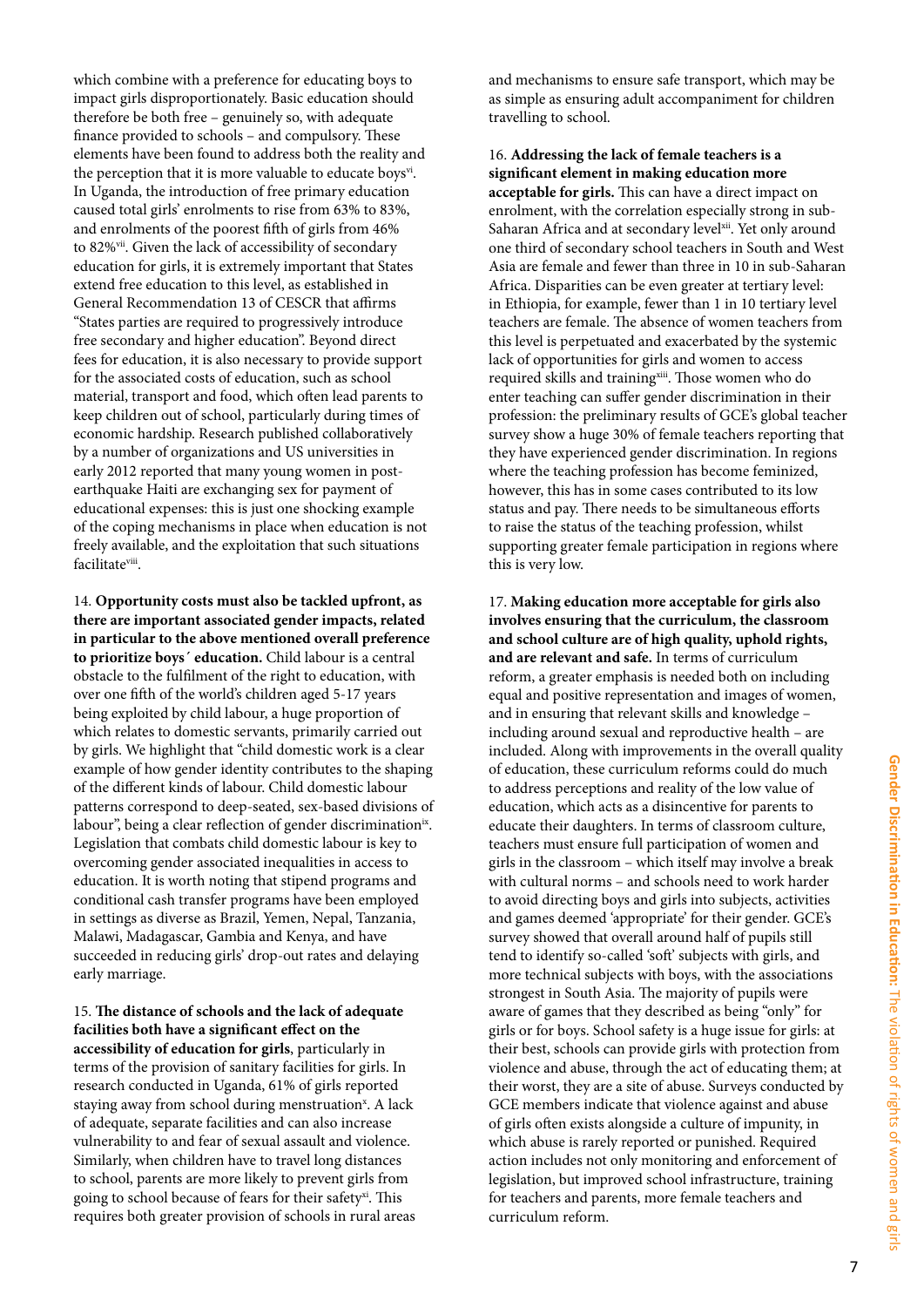18. **In November 2010 there were hearings at the CESCR on sexual and reproductive rights and GCE supports a greater emphasis on the need to address the direct, indirect and structural determinants that may influence the level of enjoyment of sexual and reproductive health.** These determinants, which include women's level of education, relate to the enjoyment of all other human rights. As the former UN Special Rapporteur on the right to education, Vernor Muñoz, has noted, education plays a key role in promoting sexual and reproductive rights: "There is no valid excuse for not providing people with the comprehensive sexual education that they need in order to lead a dignified and healthy life."

19. **The educational system must be adaptable to students' different contexts and interests; for girls this means being responsive to issues around labour, early marriage and early pregnancy.** The aim of preventing early marriage and pregnancy – in which the continued availability of school for girls must be a key strategy<sup>xiv</sup> – should be accompanied by efforts to ensure that education is available to girls regardless of marital or parental status. The right of pregnant girls to an acceptable education is explicitly recognized in the UNCRC, among other conventions. Yet the disconnection between international law and national law, and between law and practice, means that many girls are denied access to education as soon as they become mothers. In Tanzania, for example, expulsion of pregnant girls is implicitly sanctioned by a 2002 regulation (GN295 of 2002 Cap. 66), and thousands of girls are forced to drop out of school each year due to pregnancy. Making school adaptable to these girls' needs involves not only addressing these laws and practices, but also positive action, for instance, to make timetables and physical infrastructure responsive to childcare responsibilities.

### 20. **Adaptability of education must also take into account multiple discriminations, or the interaction of gender discrimination with other forms of discrimination,** which can explain how women and girls

are often the most marginalized among marginalized groups. This includes sexual identity and preferences, which must be respected within the school environment. In 2002, a Chilean secondary school student was expelled after having being seen on the streets with her girlfriend. The case was taken to the Inter-American Commission of Human Rights. Perhaps the most prevalent form of multiple discrimination is that experienced by poor indigenous and Afro-descendent woman as well as by poor rural women. In Bolivia, Honduras, Tanzania, Madagascar and many other countries, rich urban boys will spend more than twice as long in education as poor rural girlsxv. In Mali in 2006, 17% of poor rural girls were completing primary education, compared to 68% of wealthy urban boysxvi. With the Commission on the Status of Women focusing on rural women in its current session, particular attention should be paid to the education of rural women.



*"I'm not happy being* during their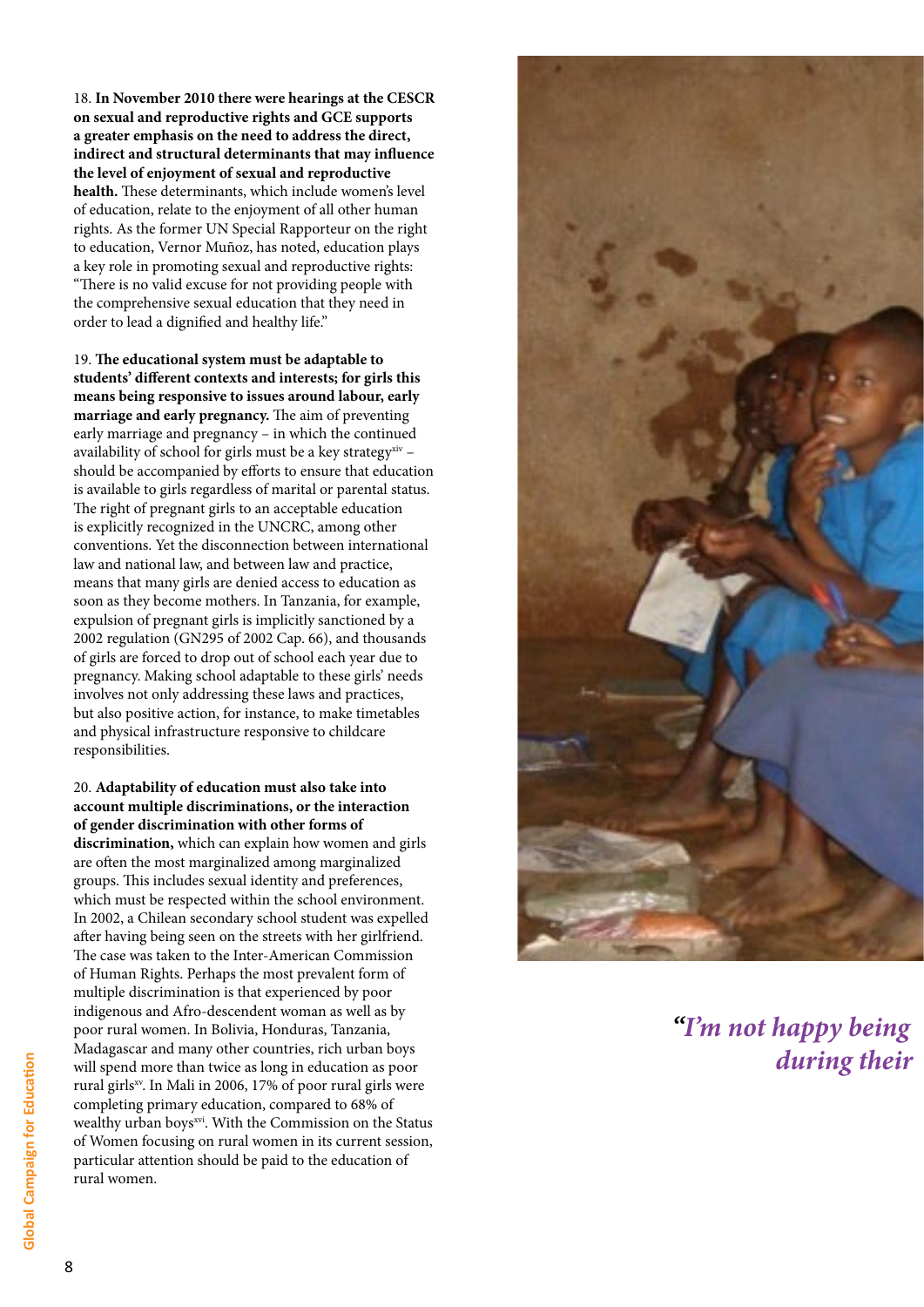

### **PART III: Necessary state action**

21. **The responsibility for addressing gender discrimination in education – as understood through the 4A framework – lies ultimately with States.** Gender inequalities in education are a function of gender discrimination and patriarchal social and cultural structures, which exist everywhere in the world. Yet any government can revolutionize girls' and women's experience of the education system through adopting laws, policies and practices to make education available, accessible, acceptable and adaptable. Bangladesh, despite the existence of ongoing challenges, has achieved gender parity for primary and secondary enrolment and for primary completion via policies including free secondary education for girls, improved school construction, including of sanitary facilities, and targets for increased recruitment of female teachers<sup>xvii</sup>.

22. **Given the scarce resources available and broader social gender inequalities, national strategies should focus principally on governance and budgeting.**  Governance reforms should address themselves to the question of who creates, implements and monitors policies, as well as how the authorities are held accountable. Women and girls – including the most marginalized – must participate in governance if the system is to function in their interests. Similarly, genderresponsive budgeting and decision making that includes civil society participation is widely understood to have a significant impact in improving education for girls<sup>xviii</sup>. GCE's analysis of education availability shows that high performance in access is clearly linked to increases in education and related development spending.

*a girl, because young women suffer during their physical development and can face discrimination in some jobs."* Girl, 17 years old, urban Bolivia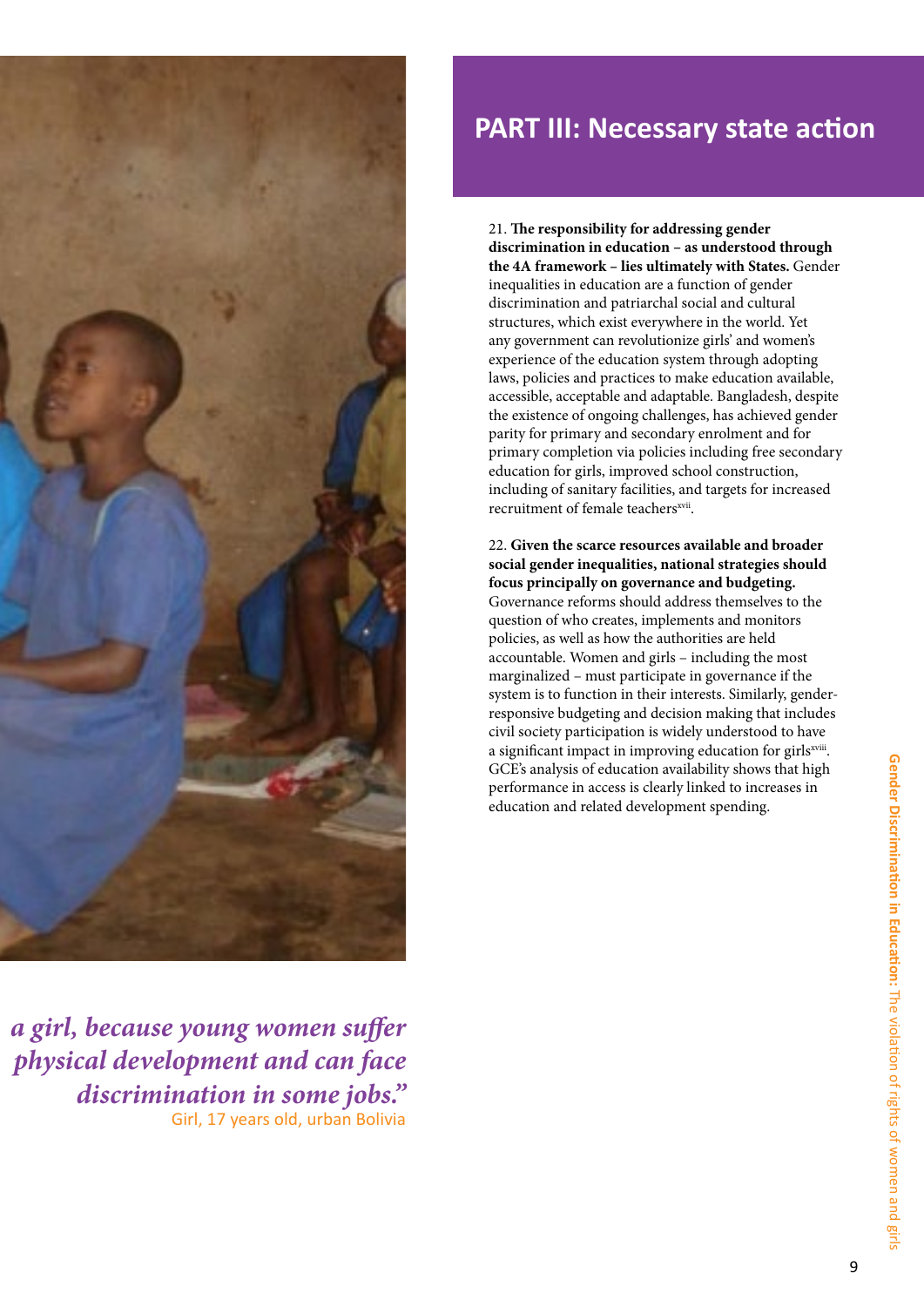23. **GCE is in the process of conducting a survey of students' and teachers' perceptions of gender discrimination at school**, with the participation of GCE coalitions around the world. The full results will be analyzed and presented to CEDAW later in 2012. Some initial results are presented here, based on c.800 responses received so far, but should be taken as preliminary and indicative, pending the full analysis. This analysis is based on over 500 responses from students, with a fairly even split between girls and boys, primary and secondary, and rural and urban and over 250 responses from teachers, of whom 60% were at primary level, and just over half female at both levels. The majority of responses so far are from South Asia, East Asia and Latin America, with relatively few from Africa, North America or Europe.

24. **One of the most striking findings from the survey so far is that one in five of the girls in secondary school who responded said that they were not happy being a girl.** The proportion was lower but still dramatic - nearly one in 10 – at primary level. This contrasted with less than 3% of boys who were unhappy with their gender at secondary school and less than 1% boys at primary school. The reasons cited by those girls who were unhappy included restrictions on their freedom, a lack of opportunities compared to boys, and feelings that they were less safe or faced more harassment. The boys

explained their happiness at being male in relation to the same factors: greater freedom, greater opportunities, greater value from society or families. There was some regional disparity, with girls in South Asia least likely to be happy, and those in Latin America most likely to be happy, particularly at primary level – but at secondary level, still 15% of girls were unhappy.

25. **The survey also revealed boys' and girls' very different experiences of schools in terms of attitudes towards their gender: nearly four in 10 girls reported being made fun of because they are a girl, compared to under 1 in 10 boys.** 

26. **There was regional and urban/rural disparity in terms of separation of children at school, with children in South Asia and rural children more likely to play separately and sit separately in classrooms.** Overall, around half of children played separately, although mixed play was more common with increasing age, and more common in Latin America (62% of children overall). The perception that girls and boys sit together in class, on the other hand, falls with age, and was much higher in urban than rural areas. Moreover, 98% of secondary school respondents in South Asia said girls and boys sit separately, compared to 27% in Latin America.

27. **There was a marked divergence in gender roles in tidying up in the classroom, with a 40 percentage point divergence at secondary level – but strong regional variation.** Whilst more than half of respondents at secondary level, and 62% at primary level, said that both girls and boys perform this chore, the remainder almost all said that girls do this. The proportion saying that girls do it was highest in South Asia, 69% compared to just 18% in Latin America.



**Figure 1: % Unhappy being a girl/boy**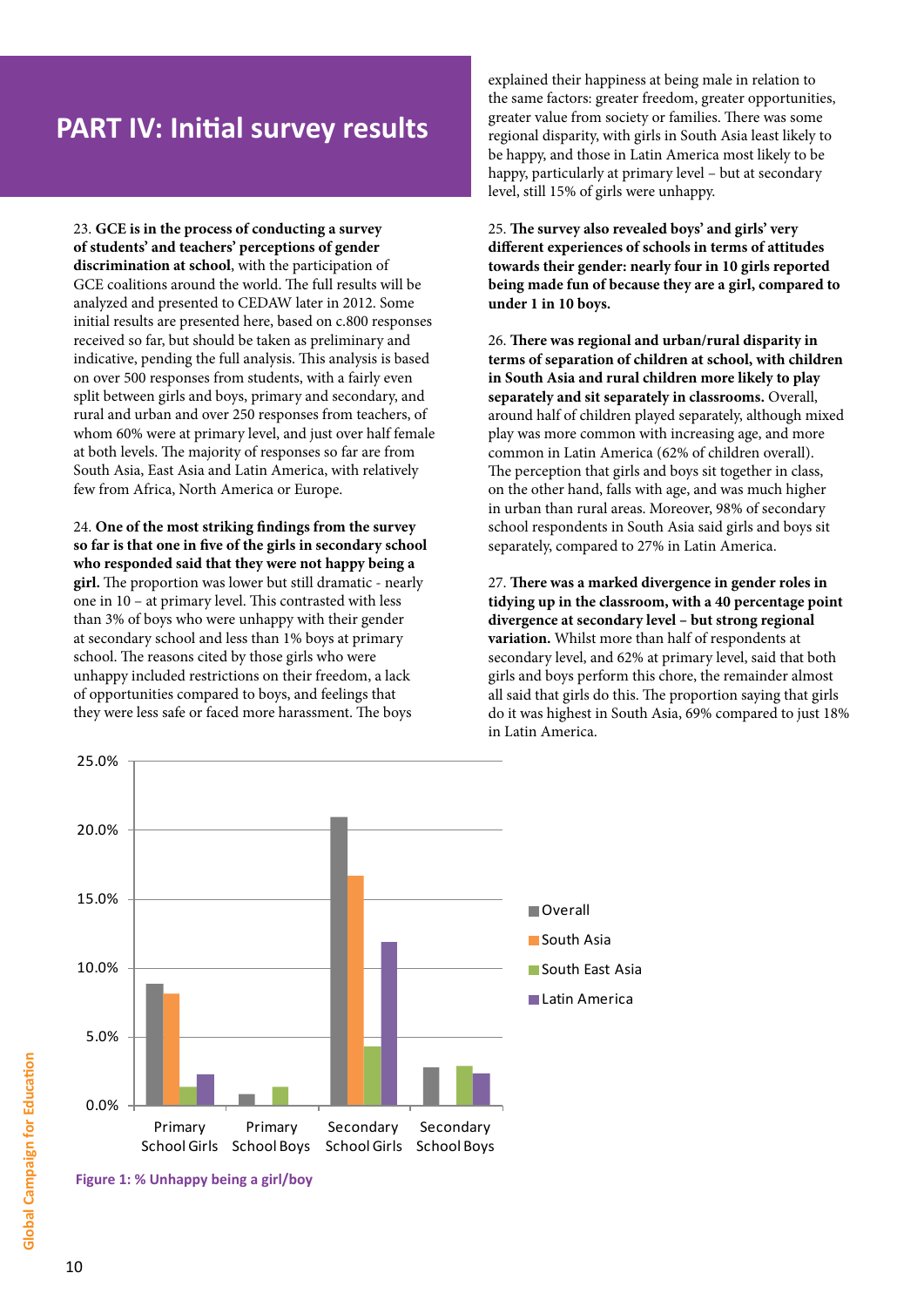28. **Where there was gender stereotyping of aptitudes for different subjects, girls were generally seen as better at 'soft' subjects like languages, history, art and music, and boys better at sports and more logical subjects like mathematics and computing.** Overall, about half of respondents (both girls and boys) actually saw a difference in aptitude, aligning with these stereotypes. Some stereotypes favouring boys seemed more prevalent among boys: at secondary level 56% of boys thought boys were better at sport, and 53% thought they were better at technology, compared to 40% and 46% of girls, respectively. There were regional variations, however: in East Asia, for example, girls were seen as better at mathematics.



#### **Figure 2: Gender stereotyping of subject aptitude**

29. **Students did not show any strong view on whether male or female teachers were more competent, but did express the view that men are more intelligent and women more caring, especially in rural areas.** There was only a 5 percentage point difference in perceptions of the intelligence of male and female teachers in urban areas; but a 27 point difference in rural areas. In South Asia, there was a much more equal view of male and female intelligence, and female teachers were rated as more competent.

30. **Among teachers, female teachers were more than four times as likely as male teachers to state that they had experienced discrimination because of their gender.** Overall, a huge one third of the female teachers surveyed said they had experienced such discrimination. There was not a strong difference between rural and urban areas, or primary and secondary levels. The reports of discrimination were at the highest rate in Latin America.



**Figure 3: Teachers' experience of gender discrimination**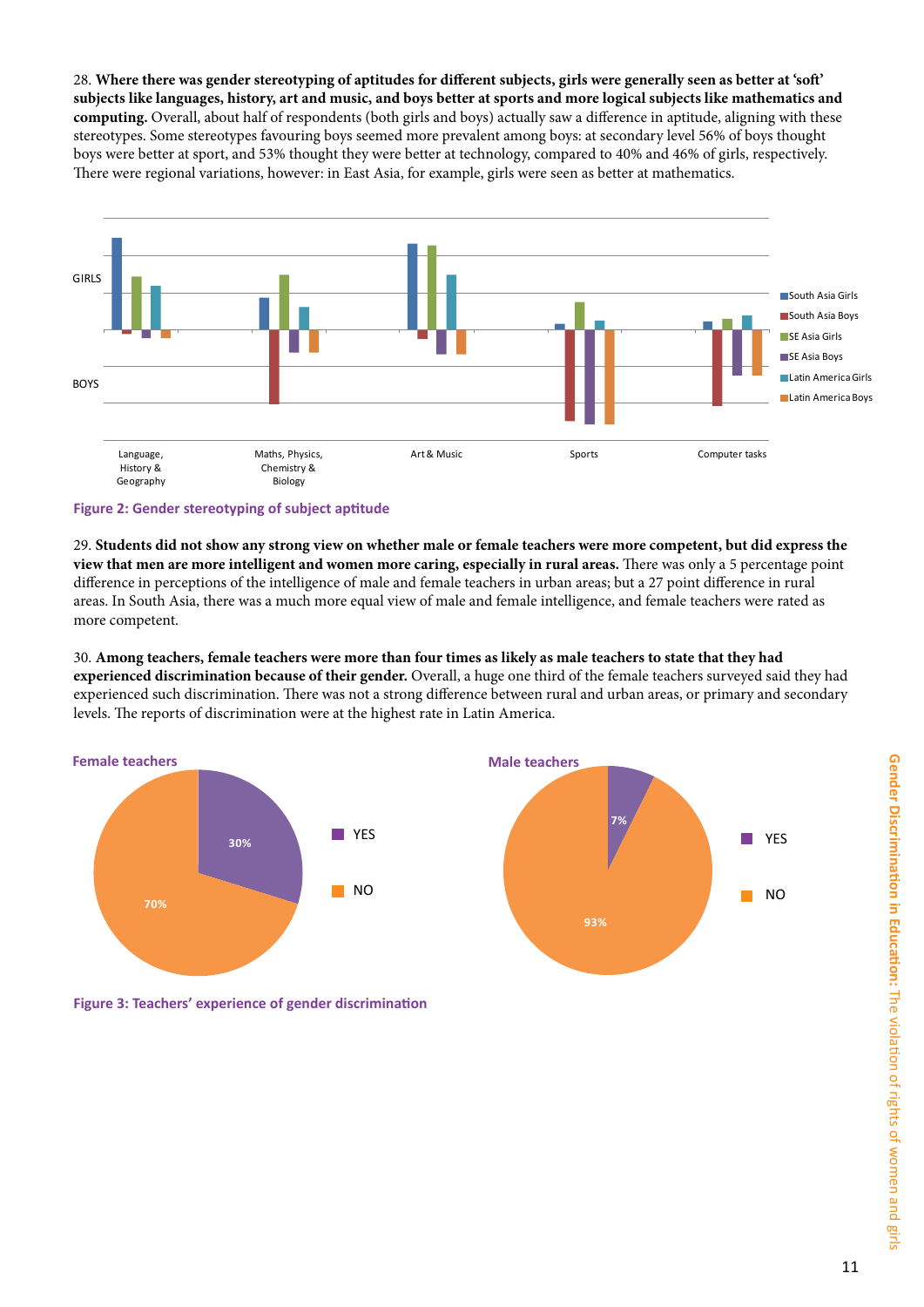# **CASE STUDY 2: ARMENIA**

#### **Legislative and policy context**

Armenia ratified CEDAW in 1993. The constitution contains guarantees for the right to education, and enabling legislation on the exercise of this right is in the Education Act. This includes free and compulsory education to all without any discrimination, including gender discrimination. There are special departments on family, women and children in each of 11 Armenia's regional administrations. The reality on the ground, however, is still a far cry from the legal position.

#### **The numbers**

Armenia has high levels of female literacy – 99% - yet the data about school enrolment and attendance make clear that girls are far from getting a full education. In particular, it is worrying that the net rate of girls' enrolment at primary level in 2009 – at 86% - was even lower than at secondary level, where it is 89%. In many regions in Armenia, there are no schools and children have to walk up to 7 kilometers to get to school. This can be extremely dangerous, especially in winter months when wild animals may attack, and many girls stay home as a result.

#### **Child marriage**

Poverty and child labour are significant reasons for girls to be out of school, but the pressure on girls to marry early, combined with the practice of forcing girls to leave school after marriage, is a huge source of discrimination against girls in education. When girls come from ethnic minorities, this can reinforce other discrimination against them. Among Yezidi and Kurds communities, for example, there is strong pressure for girls to enter early and forced marriages. Traditional and religious stereotypes demand that girls are married off between the ages of 13-16. Girls aged 18 and older are ostracized and considered 'old maids or spinsters', 'aged' or 'immoral', which creates immense pressure for girls to leave school and start families. According to Aziz Tamoyan, President of the Armenian Yezidi National Union, only a tiny number of girls graduate from secondary school, because as a rule, after engagement or early marriages, girls are excluded from school.

#### **Civil society action**

Civil society organizations have contributed greatly to the positive legislative changes that have happened in the country. For example, in 2000, a Women's Council in the office of the Prime Minister was formed, and was directly linked to civil society pressure. The Armenian national education coalition, along with other civil society actors, is now concentrating their advocacy efforts towards implementation of legislation. For example, the coalition has recently participated in a national forum to discuss the draft law on providing equality and equal opportunities for men and women. During this forum, the coalition called for implementation of legislative measures to address the inequalities still faced by girls and women, particularly those in minority communities and disadvantaged backgrounds.

*Armenian Constitutional Right-Protective Centre; UNESCO Institute of Statistics (http://www.uis.unesco.org)*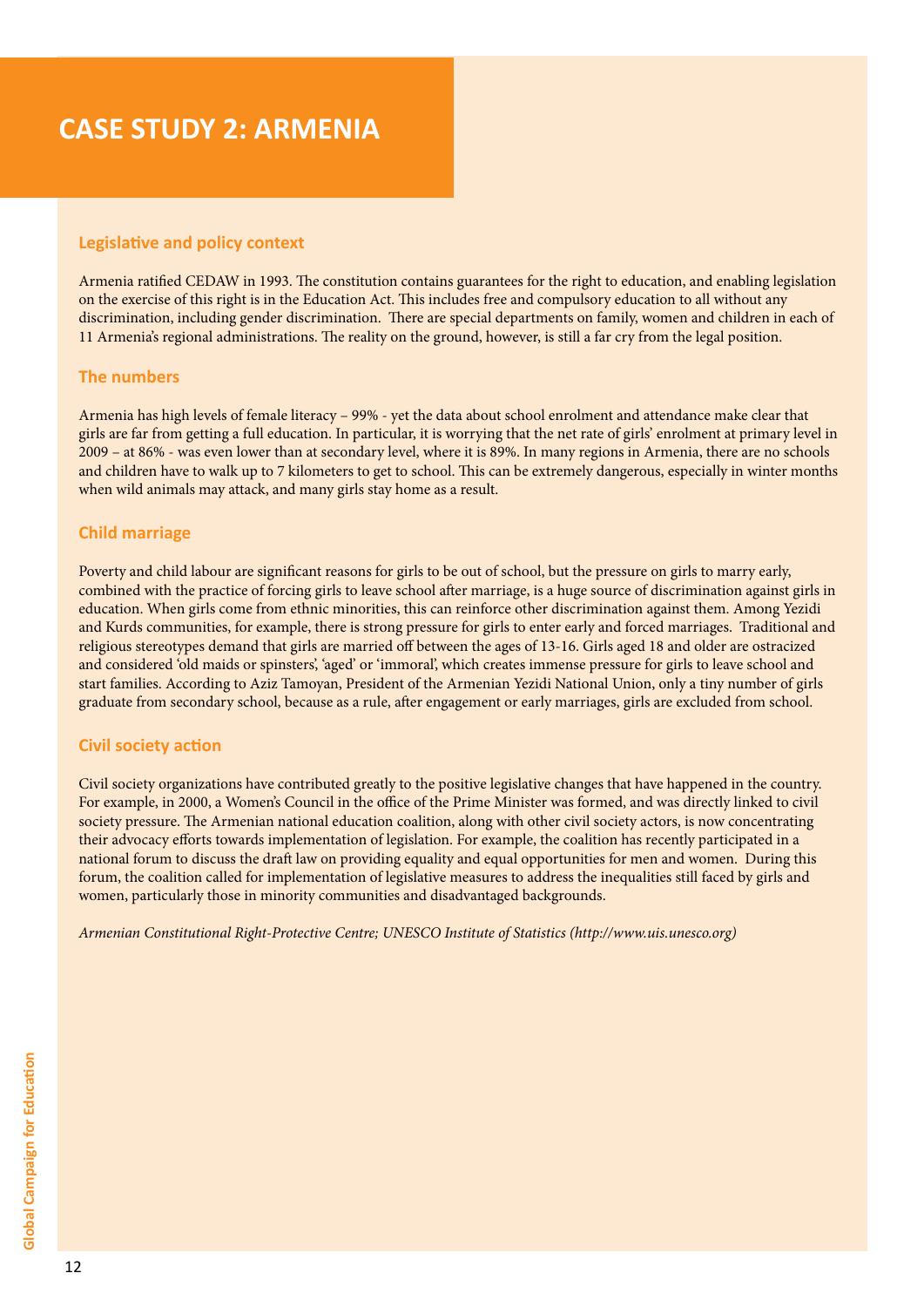

*"My father wouldn't send me to school, never allowed me to study when he saw it. Now I'm learning how to write, so I will not be afraid anymore… I will not shake anymore or hide behind other people."* 

Balvina, indigenous woman, Peru Ampliando Voces, Campaña Latinoamericana por el Derecho a la Educación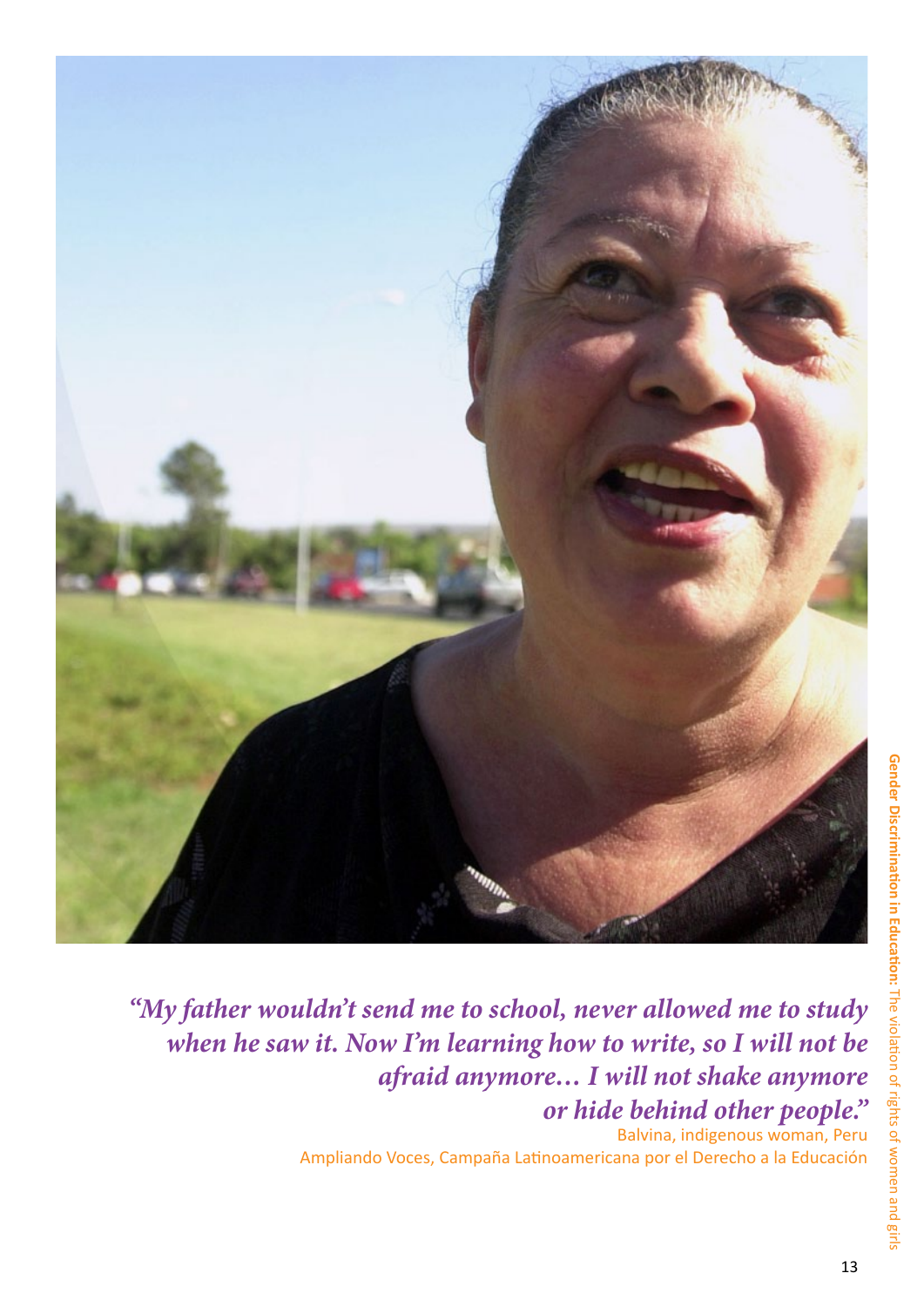# **PART V: Conclusions and recommendations**

31. **There has been undeniable progress in some aspects of gender equality in education, and the contribution of international treaties and agreements, often used by civil society to increase pressure for state action, is clear.** Yet the pursuit of the goal of gender parity in enrolments has obscured the need for balanced attention to, and investment in, laws and policies that will ensure that girls can stay in school and acquire the learning they need to empower them throughout life, and that women who missed out on schooling are able to access high quality and appropriate education, including but not limited to literacy. CEDAW's state signatories should be directed towards transforming education legislation, policy, governance, budgeting and practice in ways that increase the availability, accessibility, acceptability and adaptability of education for girls and women.

32. **GCE's survey, though still in preliminary form, raises major concerns about the experience of girls in school and their self esteem, about the strong presence of gender stereotyping in schools, and about the discrimination faced by women teachers.** GCE will present full results and analysis to CEDAW when these are available, but would propose that these areas be considered for further actions and recommendations. It is key to raise awareness among States and within broader society of the deep rooted and persistent gender discrimination that takes place in schools, which on the contrary must be sites which promote non-discrimination and social justice.

#### 33. **GCE encourages CEDAW to use its country reporting process and/or the general recommendations to push the following actions by State signatories:**

**that State reports to CEDAW on progress with regard** to article 10 should address the entire educational cycle, including early childhood care and education and adult literacy programs; that they should report on progression and learning, as well as initial enrolment; and that they should explicitly analyze the accessibility, acceptability, adaptability of education for girls, as well as availability;

 that States undertake regular gender audits of national education strategies and policies related to the overcoming of gender discrimination.

34. **Additionally, GCE encourages CEDAW to develop specific recommendations to States, regarding the overcoming of gender discrimination in education, which may include:**

**that States make education free and compulsory, at** primary level as well as early childhood education and secondary level, and that this should be understood as central to progress towards gender equality in education. Indirect costs such as school feeding, transportation, uniforms and materials, should also be free;

that States provide well-designed, targeted and appropriately structured demand-side incentives such as stipends and cash transfers to counteract indirect and opportunity costs and ensure that girls complete primary and transition to secondary;

 that States promote the adoption of legal and policy frameworks that combat child labour, with emphasis to child domestic labour, which affects girls at disproportionate rates;

 that States, ensure that law and practice enable girls to continue their education regardless of marital or parental status, and that education systems are responsive to these differing situations;

**that States draw legal and policy frameworks envisaged** to eliminate and properly address all forms of gender violence within schools;

 $\blacksquare$  that States take into account the needs of girls when planning school and transport infrastructure, including providing separate toilet facilities for girls, safe transport, and schools in rural areas;

**that States introduce gender-sensitive budgeting** for education, as well as gender impact assessments in planning;

 that States draw legal and policy frameworks envisaged to eliminate gender bias and stereotypes in teaching and learning, promoting positive representation of women as well as training in gender-equitable classroom practice;

**that States scale up adult literacy programs by** increasing budgetary allocations to at least 3% of education budgets, ensuring adequate pay, professional status and training, and ensure that such programs are designed in consultation with women (who make up the majority of non-literate people);

**that States track progress against equity-based targets** for enrolment, progression and learning in a way that disaggregates data by gender, age, grade, wealth and location, among others.

35. **GCE recommends there be increased dialogue and synergy between the CEDAW and the main UN bodies and multilateral initiatives that address gender equality as well as the fulfillment of the human right to education, including those related to Education for All (EFA):**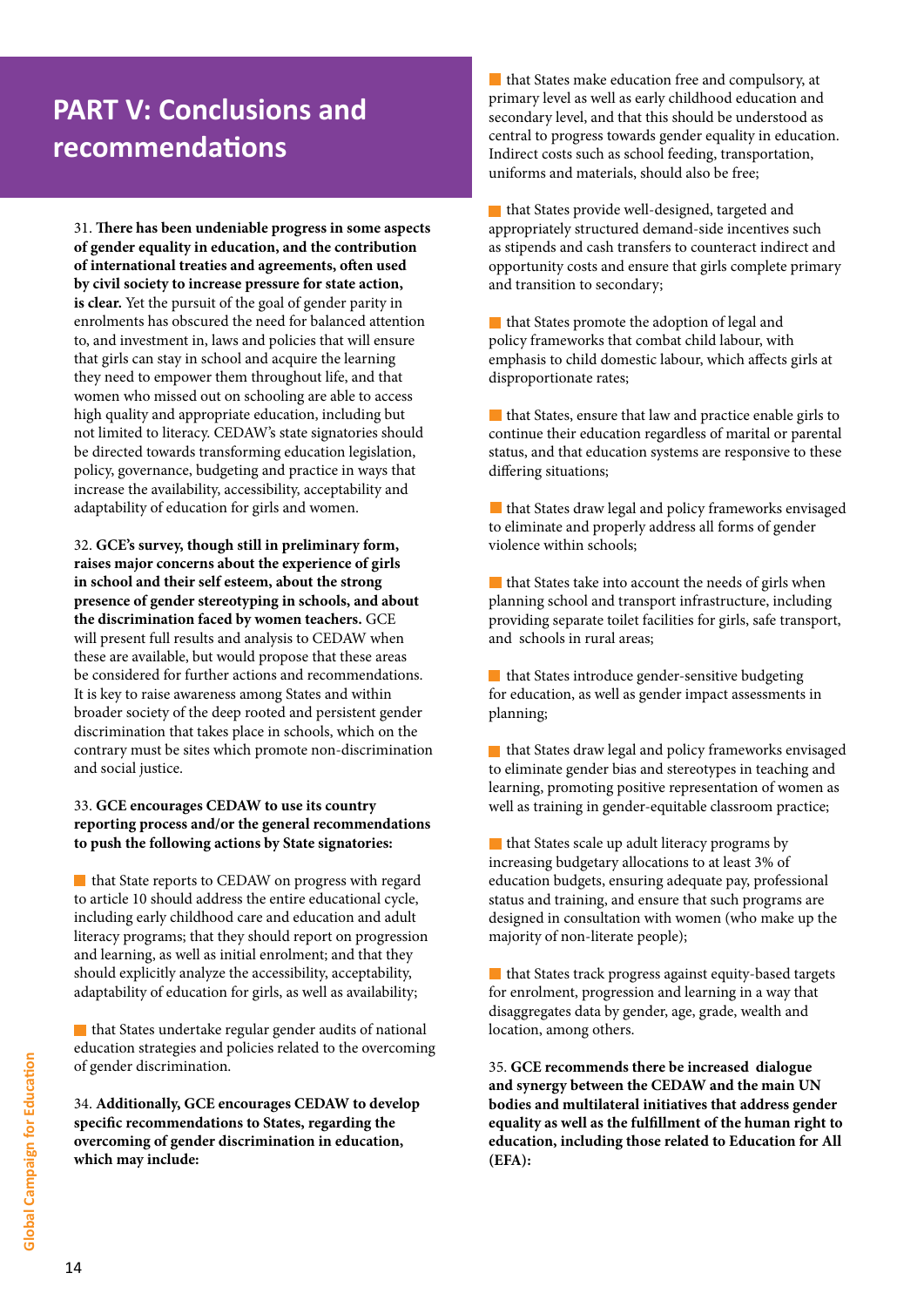The global entities addressing Education for All including UNESCO EFA fora, the Global Partnership for Education (GPE), the EFA Global Monitoring Report and the UN Girls Education Initiative (UNGEI) all have embedded targets for reporting on girl's and women's education and the overcoming of gender discrimination in education. We recommend that these different initiatives be more articulated with CEDAW in order to strengthen a co-ordinated approach to tackling discrimination against girls and women in education.

In July 2010, the United Nations General Assembly set up UN Women and in May 2011, UNESCO launched a New Global Partnership for Girls and Women's Education. Moreover, the UN´s Secretary General has now announced that a Global Initiative on Education shall be launched in 2012, with one priority focus being advancing gender equality. GCE believes all these initiatives can act as leverages for redressing gender injustice in education and in society as a whole and that these must be taken forward in tune with human rights conventions, such as the Convention on the Elimination of All Forms of Discrimination against Woman. GCE believes the set of obligations States have in relation to gender equality must serve as reference to the other multilateral initiatives that exist.

#### 36. **Last but not least, GCE encourages CEDAW, in dialogue with other UN bodies, to consider the following actions:**

that the UN high-level event on education that is being planned as part of the UN General Assembly in September 2012 includes a specific focus on gender equality in education, highlighting the key challenges still faced for overcoming gender discrimination in education;

that the strongly gendered aspect of youth and adult illiteracy be tackled more directly, including through more substantial integration of gender discrimination into UN adult education initiatives-for instance, follow up to the last Conference on Adult Education (CONFINTEA) by the UNESCO Institute of Lifelong Learning;

that any post-2015 development and education goals agreed by the international community through the UN should encompass a broader understanding of gender equality in education, with equal prominence for access, retention, completion and learning; should embrace the whole educational cycle from early years to adult education; should tackle the overcoming of gender discrimination in education and should recognize the role of education in promoting all human rights.

### **REFERENCES**

- <sup>i.</sup> CESCR, General Observation 11<sup>i</sup>. Colculated from UNESCO 2011
- $\frac{ii}{i}$  Calculated from UNESCO 2011
- $\frac{iii}{iv}$  Action Aid 2011
- <sup>iv.</sup><br>World Bank 2006<br>INESCO 2011
- v. UNESCO 2011
- Unicef 2004
- vii. Herz and Sperling 2004
- Struggling to Survive: Sexual Exploitation of Displaced Women and Girls in Port-au-Prince, Haiti (2012) KOFAVIV, MADRE, International Women's Human Rights Clinic of City University of New York School of Law, Center for Gender and Refugee Studies of University of California Hastings College of the Law, Center for Human Rights and Global Justice/Global Justice Clinic of New York University School of Law.
- ix. ILO Global Child labour data review: A gender perspective, Vol. 3 (ISBN 92-2-115294-4). Geneva, Switzerland (2004).
- x. QUEST, no date
- $\frac{x_i}{x_i}$  Unicef 1999
- $x$ ii. Nilsson 2003, UNESCO 2006, VSO 2011
- xiii. UNESCO 2006<br>xiv. Wilson 2002, M
- Wilson 2003, World Bank 1993, Colclough and Lewin 1993, Summers 1994
- xv. Make It Right: Ending the Crisis in Girls' Education, GCE 2011
- xvi. Mali Ministry of Education (2006) Medium-Term Expenditure Framework for the Education Sector 2006–2008
- <sup>xvii.</sup> BANBEIS 2008
- Sharp 2003, Sharp 2007, UNESCO 2003, UNESCO 2010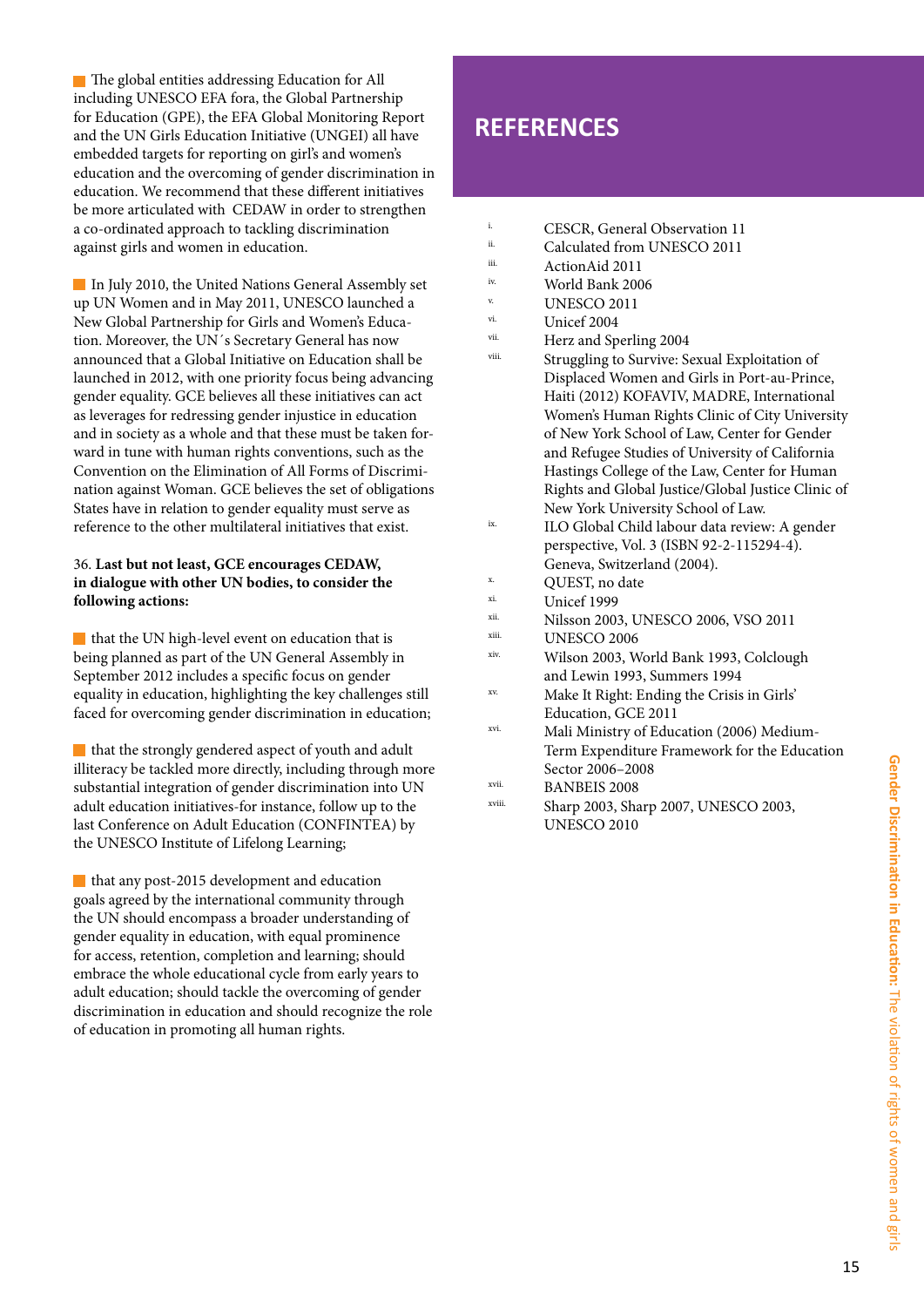## **CASE STUDY 3: PAKISTAN**

#### **Legislative and policy context**

Pakistan is a signatory to various international instruments on women's rights including CEDAW, which it ratified in 1996. In response to the Beijing Plan of Action as well as ratification of CEDAW, Pakistan has pursued initiatives to implement gender equality and women's empowerment. Further, the Constitution (1973) prohibits discrimination based on sex. In December 2011, Parliament unanimously passed two landmark laws aimed at protecting women from negative customs. The new law seeks to punish offences against women such as forced marriages, depriving them from inheritance and marriage to the Quran. The second law criminalizes throwing acid at girls and women with life imprisonment as the maximum sentences for offenders.

#### **The numbers**

Only four in 10 of Pakistani women over the age of 15 can read and write, compared to 70% of men. This dramatic educational disadvantage is the result of a deeply unequal education system. Although girls' enrolment rates have improved, the net rate at primary level is still just 60%, compared to 72% for boys. At secondary level, the performance is even more appalling (although the gender difference is smaller): the net enrolment rate for girls is just 29%. Altogether, more than 8 million girls of school age (primary and secondary) are not in school. In addition, Pakistan has recently experienced one of the worst monsoon floods in history. Around 680,000 girls were affected, and if they miss the start of the academic session, it will reinforce the multiple barriers to education they already face.

#### **Violence**

Violence against women in the form of physical, sexual and emotional abuse is widespread in Pakistan. Strict family, tribal and religious customs mean that some intimidating activities have become cultural norms, while domestic violence is seldom reported and rarely investigated. Violent acts committed mainly by men against women within the context of the subordinate status of women which society seeks to preserve include domestic violence; sexual violence; traditional harmful practices including female genital mutilation, honor killing and dowry-related violence; and human trafficking. Such widespread violence against women can impact severely on girls' and women's education even when it does not take place at school: studies conducted in northern Pakistan, for instance, have found that girls' access to education was "severely" restricted because of their families' fear of violence whilst traveling. It should, moreover, be noted that female teachers, as well as students, can be the victims of violence: a report by USAID in north west Pakistan found that female teachers were frequently threatened or assaulted in the villages where they work and are frightened to leave the school. As well as the severe impact on these women, this will discourage other women from working as teachers, which in turn further damages girls' educational prospects.

#### **Civil society action**

Pakistan's National Education Coalition (PCE) has partnered with other civil society organizations to raise public outrage and demand governmental intervention on violence against women and girls. To this effect, the coalition has made various submissions and participated in preparatory work for the landmark laws criminalizing violence against women.

*Pakistan Coalition for Education; UNESCO Institute of Statistics (http://www.uis.unesco.org); A Khan (1998) Female mobility and access to health and family planning services, Islamabad: Ministry for Population Welfare and London School of Hygiene and Tropical Medicine.*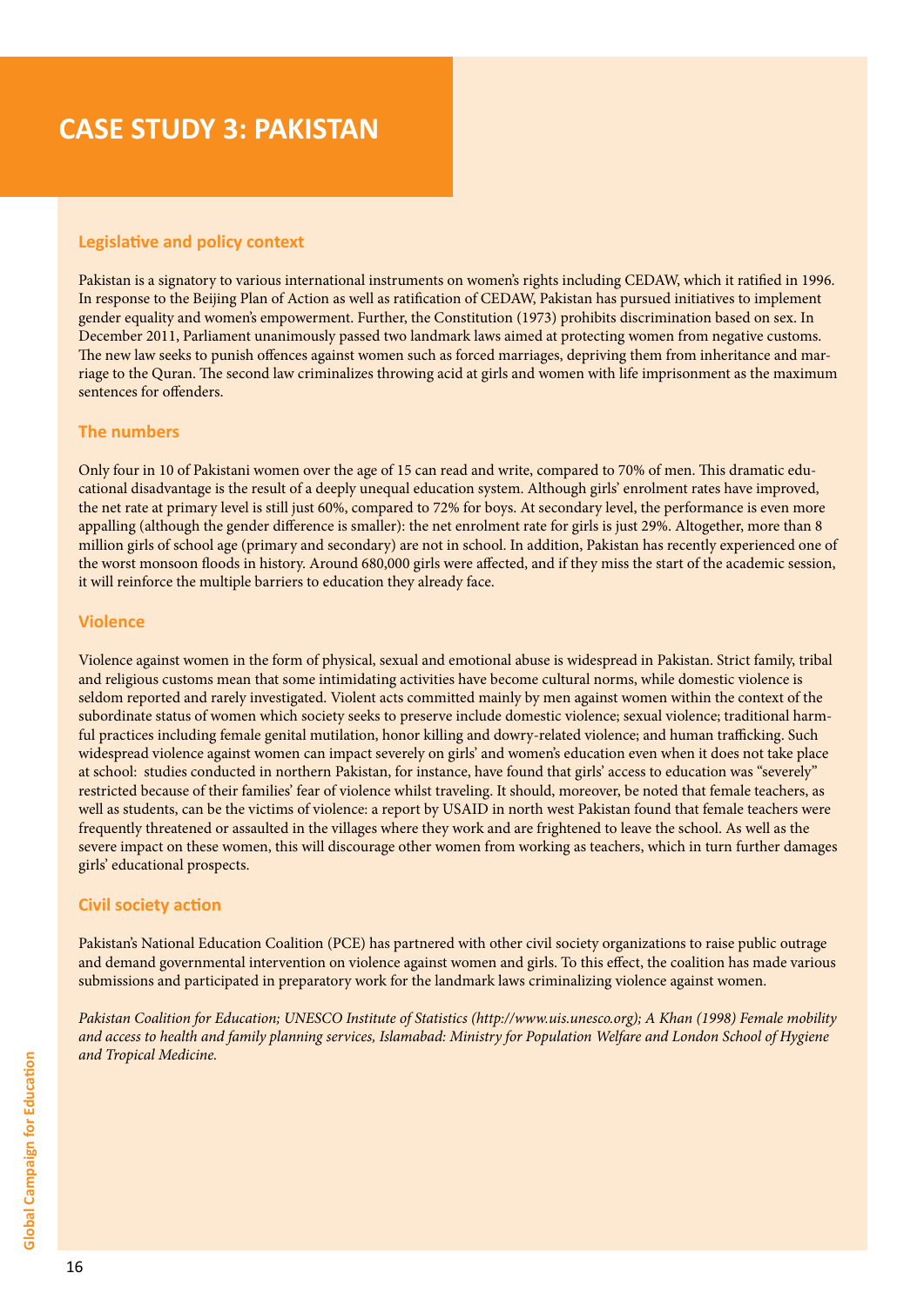# **CASE STUDY 4: TANZANIA**

#### **Legislative and policy context**

Tanzania ratified CEDAW in 1985, and has taken various administrative and other measures to give effect to the convention. Tanzania's education Act makes it an offence to deny access to education on the grounds of gender, and the Education and Training Policy (1995) addresses the enforcement of bylaws and regulations and retention of girls in schools. The Educational Material Approval Committee is responsible for, among other things, ensuring there is no gender bias in school materials. Strategies in the education sector plan to reduce gender discrimination include requirements for construction of schools and sanitary facilities, training and support for teachers, and curriculum review.

#### **The numbers**

One third of women in Tanzania – more than 4 million women in total – are not literate. The net enrolment rate for girls at primary level is now an impressive 97%, slightly higher than that of boys. But the rate of transition to secondary school is extremely low: just 32% in 2008, compared to 40% for boys. The proportion of girls completing a full secondary education was a drastically low 0.8% in 2010. Almost 1.2 million adolescent girls are out of school. The pattern is repeated for women in adult and non-formal education, with only 55% making it to mainstream schools.

#### **Exclusion of pregnant girls and mothers**

One of the many aspects of gender discrimination towards women and girls in education is the treatment of girls who become pregnant whilst in school. Government figures show that 25,000 girls left school because of pregnancy just from 2007 to 2009 (the true number of course may be higher), and that at secondary level this was a more common reason for leaving even than financial needs. The government statistics describe this as "dropping out", but the reality is that many girls are excluded from school when they become pregnant, despite the widespread prevalence of teenage motherhood in Tanzania. The legislative picture is murky: a 2002 regulation allowed for the expulsion of girls, and although a 2004 circular from the Ministry of Education set out legal processes to avoid pregnant girls leaving school, the Ministry still acknowledges on its website that "expulsion of pregnant school girls continues to be a cause for concern." Until this practice is fully addressed, the combination of social norms that lead to young motherhood and discrimination in education will continue to deny an education to huge numbers of girls in Tanzania.

#### **Land ownership**

Girls and women's education is also severely affected by discrimination against women with respect to access and acquiring land. Despite CEDAW's provisions of equality before the law, customary laws and traditions have connived to block women from accessing and acquiring land. This denial of women's economic independence, and increase in their vulnerability, often makes them unable to send their children, particularly girls, to school. There is a need to align customary laws so that they are declared repugnant if they conflict with CEDAW's provisions, while at the same time struggle for effective free public education.

#### **Civil society action**

TENMET, the national education coalition, has joined forces with the Tanzania Gender Network to scale up the campaign on the right to land for women and its impact on girls' education. Further, TENMET and various civil society organizations as well as UNICEF and UNESCO are engaged in campaign and advocacy for improved education and girl friendly policies. There have been some successes, to the extent that the plight of girls has been highlighted and a re-entry policy for pregnant girls has been instituted. Communities have also started demanding implementation of education plans by participating in budget tracking initiatives aimed at following resources towards empowering girls and women in education.

*Tanzania Education Network (TENMET); UNESCO Institute of Statistics (http://www.uis.unesco.org); Tanzania Ministry of Education annual statistics*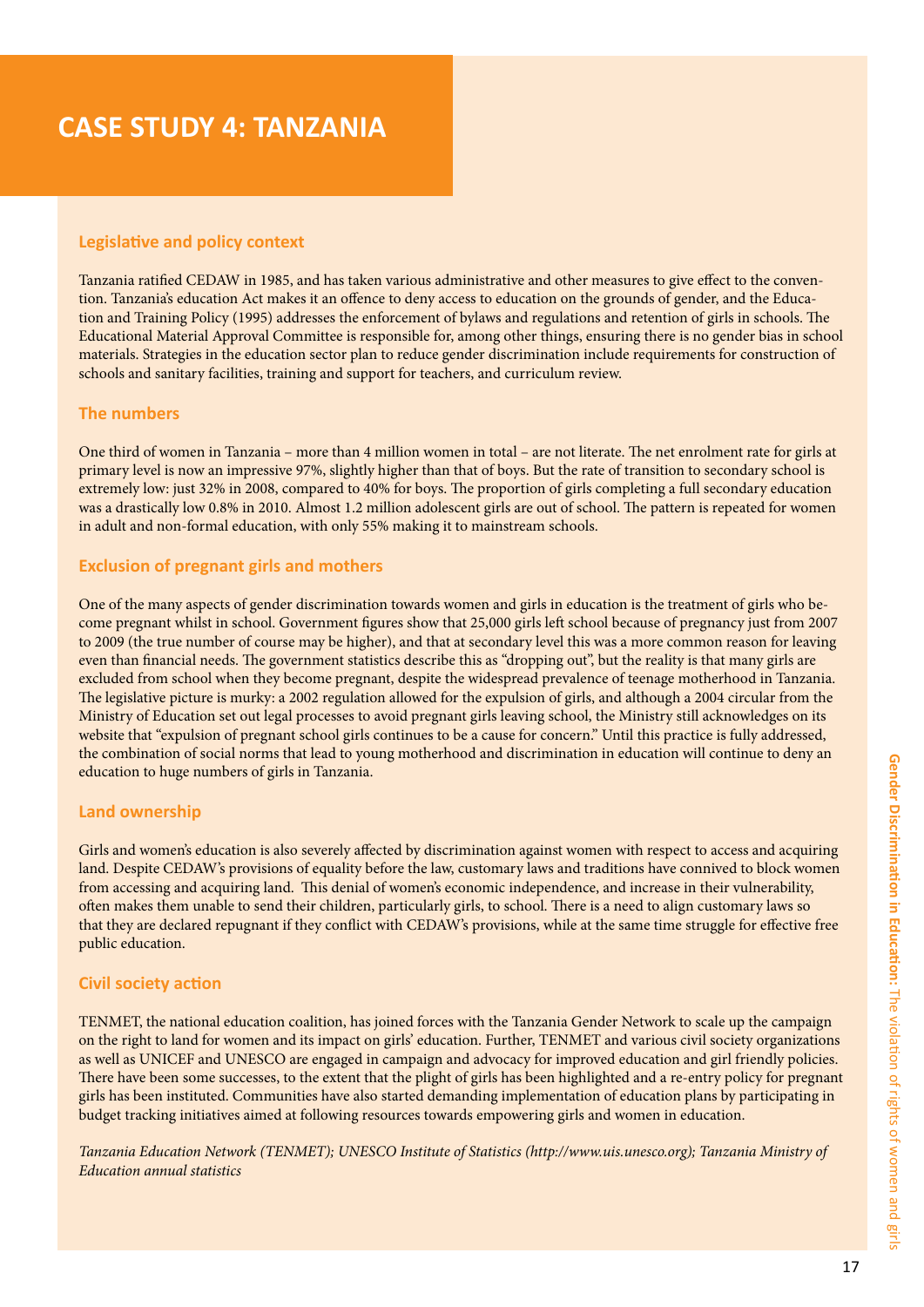### **ANNEX 1: Availability table**

**How successful are countries at ensuring availability of education for women and girls?**

| Country                  | <b>Adjusted NER</b><br>for girls $(%$ | <b>GPI</b> for<br><b>NER</b> (ratio) | <b>Girls transition</b><br>from primary to<br>secondary (%) | <b>GPI school life</b><br>expectancy<br>(ratio)                                                                                                                                                                                                                                                                                                                                                                                                        | Female<br>students<br>in tertiary<br>(% of total<br>students) | <b>Girls survival</b><br>to G5 (% of<br>enrollers) | Change in girls<br>primary NER<br>over last decade<br>(% change) | Change in girls<br>transition from<br>primary completion<br>to secondary<br>enrollment (%<br>change) |
|--------------------------|---------------------------------------|--------------------------------------|-------------------------------------------------------------|--------------------------------------------------------------------------------------------------------------------------------------------------------------------------------------------------------------------------------------------------------------------------------------------------------------------------------------------------------------------------------------------------------------------------------------------------------|---------------------------------------------------------------|----------------------------------------------------|------------------------------------------------------------------|------------------------------------------------------------------------------------------------------|
| <b>STRONG PERFORMERS</b> |                                       |                                      |                                                             |                                                                                                                                                                                                                                                                                                                                                                                                                                                        |                                                               |                                                    |                                                                  |                                                                                                      |
| Armenia                  | 94.4                                  | 1.03                                 | 98.3                                                        | 1.08                                                                                                                                                                                                                                                                                                                                                                                                                                                   | 56.1                                                          |                                                    | 0.5                                                              | 0.5                                                                                                  |
| Bangladesh               | 93.3                                  | 1.08                                 | 100                                                         | 1.03                                                                                                                                                                                                                                                                                                                                                                                                                                                   | 35.1                                                          | 66.1                                               |                                                                  |                                                                                                      |
| <b>Bolivia</b>           | 92.3                                  | $\mathbf{1}$                         | 94.1                                                        | 0.97                                                                                                                                                                                                                                                                                                                                                                                                                                                   | 45                                                            | 84.6                                               | $-3.6$                                                           | 5.2                                                                                                  |
| Burundi                  | 99.8                                  | 1.01                                 | 22.6                                                        | 0.87                                                                                                                                                                                                                                                                                                                                                                                                                                                   | 30.5                                                          | 75.9                                               | 203.2                                                            | 16.8                                                                                                 |
| Ecuador                  | 100                                   | 1.03                                 | 76.9                                                        | 1.03                                                                                                                                                                                                                                                                                                                                                                                                                                                   | 52.9                                                          | 83.1                                               | 0.3                                                              | 11.6                                                                                                 |
| El Salvador              | 96.5                                  | 1.02                                 | 91.8                                                        | 0.98                                                                                                                                                                                                                                                                                                                                                                                                                                                   | 54.6                                                          | 81.6                                               | 7.8                                                              | 4.7                                                                                                  |
| Georgia                  | 92.9                                  | 0.97                                 | 99.1                                                        | $\mathbf{1}$                                                                                                                                                                                                                                                                                                                                                                                                                                           | 54.9                                                          | 95.4                                               | -                                                                | 0.7                                                                                                  |
| Ghana                    | 76.6                                  | 1.01                                 | 91.6                                                        | 0.93                                                                                                                                                                                                                                                                                                                                                                                                                                                   | 37.3                                                          | 77.6                                               | 29.7                                                             | 9.5                                                                                                  |
| Honduras                 | 98.3                                  | 1.02                                 | 86.2                                                        | 1.11                                                                                                                                                                                                                                                                                                                                                                                                                                                   | 60                                                            | 80.3                                               | 10.6                                                             |                                                                                                      |
| Jordan                   | 94.4                                  | 1.01                                 | 98.2                                                        | 1.04                                                                                                                                                                                                                                                                                                                                                                                                                                                   | 51.3                                                          | $\qquad \qquad -$                                  | $-0.4$                                                           | $\mathbf{1}$                                                                                         |
| Kyrgyz Republic          | 91.1                                  | $\mathbf{1}$                         | 99.6                                                        | 1.06                                                                                                                                                                                                                                                                                                                                                                                                                                                   | 56.4                                                          | $\overline{\phantom{0}}$                           | $-3.3$                                                           | 2.4                                                                                                  |
| Lesotho                  | 75.5                                  | 1.06                                 | 66.4                                                        | 1.05                                                                                                                                                                                                                                                                                                                                                                                                                                                   | 55.2                                                          | 69.2                                               | 23.8                                                             | 20.9                                                                                                 |
| Madagascar               | 99.8                                  | 1.01                                 | 55                                                          | 0.96                                                                                                                                                                                                                                                                                                                                                                                                                                                   | 47.5                                                          | 50.2                                               | 49.4                                                             | 16.4                                                                                                 |
| Mongolia                 | 99.4                                  | $\mathbf{1}$                         | 98.9                                                        | 1.12                                                                                                                                                                                                                                                                                                                                                                                                                                                   | 60.6                                                          | 95.4                                               | 2.2                                                              | 0.5                                                                                                  |
| Paraguay                 | 88                                    | 1                                    | 88.9                                                        | 1.03                                                                                                                                                                                                                                                                                                                                                                                                                                                   | 56.7                                                          | 85                                                 | $-9$                                                             | $-4$                                                                                                 |
| Philippines              | 93.2                                  | 1.02                                 | 98.1                                                        | 1.04                                                                                                                                                                                                                                                                                                                                                                                                                                                   | 54.4                                                          | 82.5                                               | 3.5                                                              | 0.7                                                                                                  |
| Senegal                  | 76.3                                  | 1.04                                 | 57.1                                                        | 0.92                                                                                                                                                                                                                                                                                                                                                                                                                                                   | 37                                                            | 70.8                                               | 52.1                                                             | 35.2                                                                                                 |
| Tanzania                 | 97.3                                  | 1.01                                 | 32.3                                                        | 0.95                                                                                                                                                                                                                                                                                                                                                                                                                                                   | 32.3                                                          | 89.2                                               | 93.8                                                             | 40.7                                                                                                 |
| Tunisia                  | 99.9                                  | 1.01                                 | 85.8                                                        | 1.07                                                                                                                                                                                                                                                                                                                                                                                                                                                   | 58.8                                                          | 96.3                                               | 5.7                                                              | 10.4                                                                                                 |
| Ukraine                  | 89.6                                  | $\overline{1}$                       | 99.6                                                        | 1.05                                                                                                                                                                                                                                                                                                                                                                                                                                                   | 54.4                                                          | -                                                  | $\qquad \qquad$                                                  | $\circ$                                                                                              |
| <b>MIDDLE PERFORMERS</b> |                                       |                                      |                                                             |                                                                                                                                                                                                                                                                                                                                                                                                                                                        |                                                               |                                                    |                                                                  |                                                                                                      |
| <b>Burkina Faso</b>      | 60.5                                  | 0.89                                 | 50.7                                                        | 0.84                                                                                                                                                                                                                                                                                                                                                                                                                                                   | 32.1                                                          | 77.6                                               | 109.8                                                            | 31.4                                                                                                 |
| Guatemala                | 94.9                                  | 0.97                                 | 89.7                                                        | 0.93                                                                                                                                                                                                                                                                                                                                                                                                                                                   | 50.8                                                          | 69.8                                               | 19.1                                                             | $-2.8$                                                                                               |
| Indonesia                | $\overline{\phantom{0}}$              | $\overline{\phantom{a}}$             | 92.7                                                        | 0.98                                                                                                                                                                                                                                                                                                                                                                                                                                                   | 47.4                                                          | 89.3                                               | -                                                                | 14.9                                                                                                 |
| Malawi                   | 93.7                                  | 1.05                                 | 74                                                          | 0.97                                                                                                                                                                                                                                                                                                                                                                                                                                                   | 33.6                                                          | 42.5                                               | $-4.1$                                                           | $-0.7$                                                                                               |
| Mali                     | 69.8                                  | 0.83                                 | 68.2                                                        | 0.76                                                                                                                                                                                                                                                                                                                                                                                                                                                   | 28.9                                                          | 85.1                                               | 87.7t                                                            | 31.1                                                                                                 |
| Mauritania               | 78.8                                  | 1.07                                 | 30.8                                                        | $\mathsf{I}$                                                                                                                                                                                                                                                                                                                                                                                                                                           | 28.2                                                          | 83.5                                               | 27.1                                                             | $-16.7$                                                                                              |
| Moldova                  | 89.5                                  | 0.99                                 | 97.7                                                        | 1.06                                                                                                                                                                                                                                                                                                                                                                                                                                                   | 57.3                                                          | $\overline{\phantom{a}}$                           | $-2.8$                                                           | 0.4                                                                                                  |
| Morocco                  | 88.5                                  | 0.97                                 | 78.1                                                        | 0.88                                                                                                                                                                                                                                                                                                                                                                                                                                                   | 46.9                                                          | 84.5                                               | 36.4                                                             | $-6.1$                                                                                               |
| Mozambique               | 89.8                                  | 0.94                                 | 54.7                                                        | 0.84                                                                                                                                                                                                                                                                                                                                                                                                                                                   | 33.1                                                          | 53.3                                               | 93.9                                                             | 27.2                                                                                                 |
| Rwanda                   | 97                                    | 1.03                                 | $\qquad -$                                                  | 0.99                                                                                                                                                                                                                                                                                                                                                                                                                                                   | 43.5                                                          | 50.5                                               | 27                                                               | $\qquad \qquad -$                                                                                    |
| Sri Lanka                | 95.6                                  | 1.01                                 | 97.1                                                        | $\overline{\phantom{a}}$                                                                                                                                                                                                                                                                                                                                                                                                                               | $\overline{\phantom{m}}$                                      | 98.1                                               | $\overline{\phantom{a}}$                                         | $-2.6$                                                                                               |
| Swaziland                | 83.7                                  | 1.02                                 | $-$                                                         | 0.92                                                                                                                                                                                                                                                                                                                                                                                                                                                   | 49.8                                                          | 87.9                                               | 16.9                                                             |                                                                                                      |
| Thailand                 | 89.4                                  | 0.99                                 | 88.8                                                        | 1.07                                                                                                                                                                                                                                                                                                                                                                                                                                                   | 54.3                                                          | $\overline{\phantom{a}}$                           | $\overline{\phantom{a}}$                                         | $\overline{\phantom{a}}$                                                                             |
| The Gambia               | 71.9                                  | 1.03                                 | 83.2                                                        | 0.97                                                                                                                                                                                                                                                                                                                                                                                                                                                   | $\overline{\phantom{a}}$                                      | 72.1                                               | 0.6                                                              | 23.9                                                                                                 |
| Uganda                   | 93.7                                  | 1.03                                 | 55.3                                                        | 0.97                                                                                                                                                                                                                                                                                                                                                                                                                                                   | 44.3                                                          | 59.4                                               |                                                                  | 22.4                                                                                                 |
| Uzbekistan               | 88.8                                  | 0.98                                 | 98.9                                                        | 0.97                                                                                                                                                                                                                                                                                                                                                                                                                                                   | 40.5                                                          | $-$                                                |                                                                  | 1.9                                                                                                  |
| West Bank and Gaza       | 77.5                                  | $\mathbf{1}$                         | 97.4                                                        | 1.09                                                                                                                                                                                                                                                                                                                                                                                                                                                   | 55.6                                                          | $\overline{\phantom{0}}$                           | $-22$                                                            | $-0.3$                                                                                               |
| Zambia                   | 93.8                                  | 1.03                                 | 67.4                                                        | $\hspace{1.0cm} \overbrace{ }% \hspace{1.0cm} \overbrace{ }% \hspace{1.0cm} \overbrace{ }% \hspace{1.0cm} \overbrace{ }% \hspace{1.0cm} \overbrace{ }% \hspace{1.0cm} \overbrace{ }% \hspace{1.0cm} \overbrace{ }% \hspace{1.0cm} \overbrace{ }% \hspace{1.0cm} \overbrace{ }% \hspace{1.0cm} \overbrace{ }% \hspace{1.0cm} \overbrace{ }% \hspace{1.0cm} \overbrace{ }% \hspace{1.0cm} \overbrace{ }% \hspace{1.0cm} \overbrace{ }% \hspace{1.0cm} \$ | -                                                             | 70.4                                               | 36.9                                                             | 25.9                                                                                                 |
| <b>WEAK PERFORMERS</b>   |                                       | 0.96                                 | 78.6                                                        | 0.88                                                                                                                                                                                                                                                                                                                                                                                                                                                   | 34.4                                                          |                                                    |                                                                  | 10.5                                                                                                 |
| Cambodia                 | 86.7                                  | 0.88                                 | 45.5                                                        |                                                                                                                                                                                                                                                                                                                                                                                                                                                        | 43.9                                                          | 64.8<br>79.2                                       | 9.2                                                              | 44.1                                                                                                 |
| Cameroon<br>Congo, Rep.  | 85.6<br>61.6                          | 0.93                                 | 62                                                          | 0.85<br>$\overline{\phantom{a}}$                                                                                                                                                                                                                                                                                                                                                                                                                       | 17.3                                                          | 79.3                                               | $\overline{\phantom{0}}$                                         | 18                                                                                                   |
|                          |                                       |                                      |                                                             |                                                                                                                                                                                                                                                                                                                                                                                                                                                        |                                                               |                                                    |                                                                  |                                                                                                      |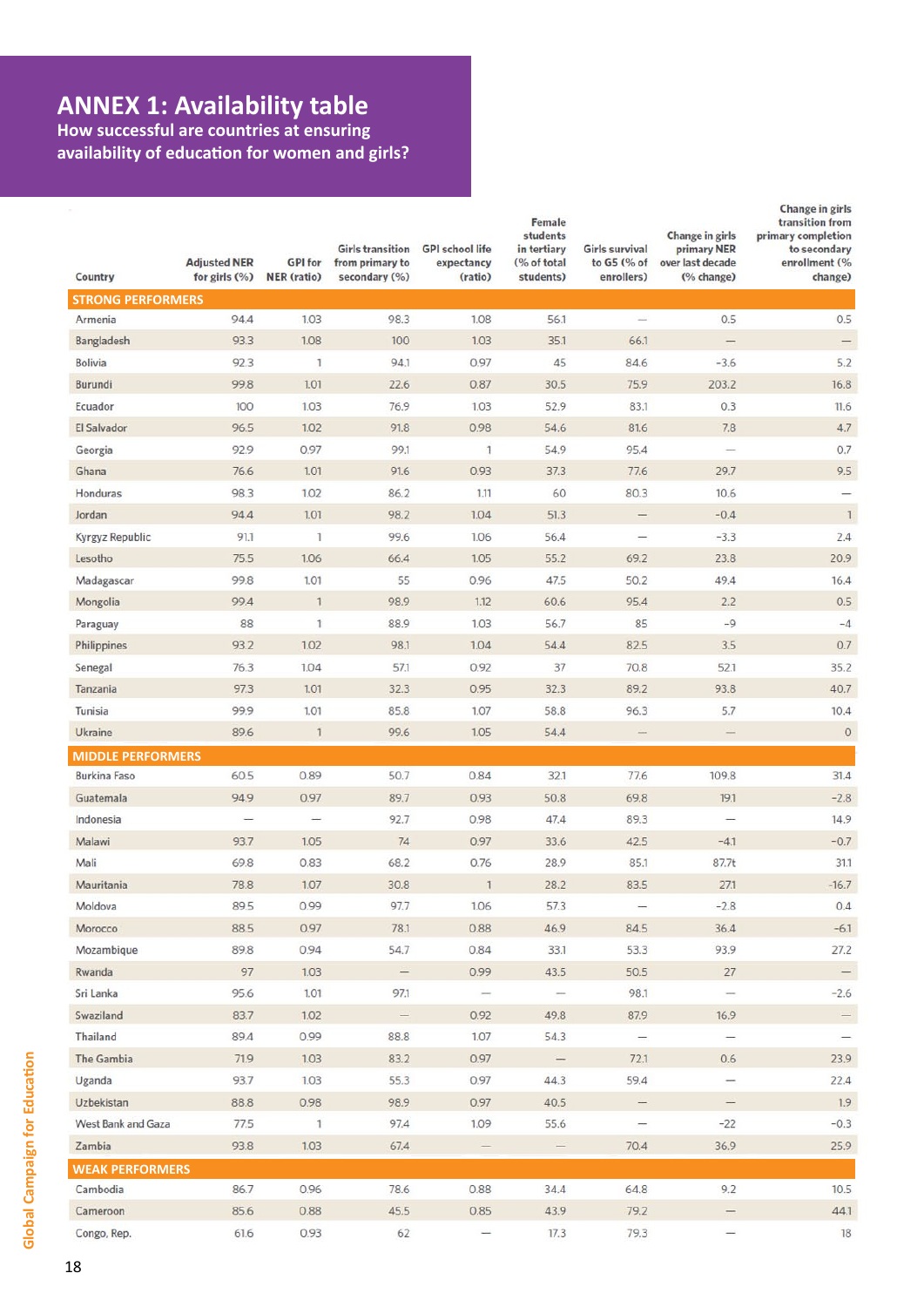| Country                        | <b>Adjusted NER</b><br>for girls $(\%)$ | <b>GPI</b> for<br>NER (ratio) | <b>Girls transition</b><br>from primary to<br>secondary (%) | <b>GPI school life</b><br>expectancy<br>(ratio)                     | Female<br>students<br>in tertiary<br>(% of total<br>students) | Girls survival<br>to G5 (% of<br>enrollers) | Change in girls<br>primary NER<br>over last decade<br>(% change) | Change in girls<br>transition from<br>primary completion<br>to secondary<br>enrollment (%<br>change) |
|--------------------------------|-----------------------------------------|-------------------------------|-------------------------------------------------------------|---------------------------------------------------------------------|---------------------------------------------------------------|---------------------------------------------|------------------------------------------------------------------|------------------------------------------------------------------------------------------------------|
| <b>WEAK PERFORMERS (cont.)</b> |                                         |                               |                                                             |                                                                     |                                                               |                                             |                                                                  |                                                                                                      |
| Egypt, Arab Rep.               | 93.4                                    | 0.96                          |                                                             |                                                                     | $\qquad \qquad -$                                             | 96.5                                        | 10.2                                                             | $-$                                                                                                  |
| Eritrea                        | 34.4                                    | 0.88                          | 81                                                          | 0.75                                                                | 25                                                            | 72                                          | 11.2                                                             | 1.9                                                                                                  |
| Ethiopia                       | 81                                      | 0.94                          | 87.3                                                        | 0.82                                                                | 23.8                                                          | 48.8                                        | 169.9                                                            | $\overline{\phantom{0}}$                                                                             |
| Guinea                         | 67.8                                    | 0.87                          | 40.2                                                        | 0.72                                                                | 24.4                                                          | 64.3                                        | 90.6                                                             | $-33.9$                                                                                              |
| India                          | 88                                      | 0.96                          | 81.1                                                        | 0.9                                                                 | 39.1                                                          | 70                                          | 14.1                                                             | $-4.3$                                                                                               |
| Kenya                          | 84.2                                    | 1.01                          |                                                             | 0.94                                                                | 41.2                                                          |                                             | 32.6                                                             |                                                                                                      |
| Lao PDR                        | 80.7                                    | 0.96                          | 76.9                                                        | 0.86                                                                | 43.2                                                          | 67.7                                        | 8.9                                                              | 7.8                                                                                                  |
| Nepal                          | $\overline{\phantom{a}}$                | 0.98                          | 81.4                                                        | $\overline{\phantom{a}}$                                            | 39.7                                                          | 63.6                                        | $\overline{\phantom{m}}$                                         | 10.8                                                                                                 |
| Nicaragua                      | 93.8                                    | 1.01                          | 95.7                                                        |                                                                     | $\frac{1}{2}$                                                 | 55.2                                        | 16.1                                                             | $-2.8$                                                                                               |
| Niger                          | 51.3                                    | 0.81                          | 62.1                                                        | 0.77                                                                | 29                                                            | 66.3                                        | 147                                                              | 51.9                                                                                                 |
| Pakistan                       | 60.2                                    | 0.84                          | 71.9                                                        | 0.82                                                                | 44.5                                                          | 59.5                                        | 31.5                                                             | $\qquad \qquad -$                                                                                    |
| Tajikistan                     | 95.6                                    | 0.96                          | 97.7                                                        | 0.85                                                                | 29                                                            |                                             | 3.7                                                              | 0.7                                                                                                  |
| <b>Timor-Leste</b>             | 81.8                                    | 0.97                          | 87.5                                                        | $\frac{1}{2} \left( \frac{1}{2} \right) \left( \frac{1}{2} \right)$ | 40                                                            | 79.4                                        |                                                                  | $\overline{\phantom{0}}$                                                                             |
| <b>FAILING</b>                 |                                         |                               |                                                             |                                                                     |                                                               |                                             |                                                                  |                                                                                                      |
| Central African<br>Republic    | 56.8                                    | 0.74                          | 44.7                                                        | 0.67                                                                | 30.5                                                          | 48.5                                        |                                                                  | $\overline{\phantom{0}}$                                                                             |
| Chad                           | -                                       | $\overline{\phantom{0}}$      | 65.4                                                        | 0.62                                                                | 14.7                                                          | 33.6                                        | $\overbrace{\qquad \qquad }^{}$                                  | 33                                                                                                   |
| Congo, Dem. Rep                | $\overline{\phantom{m}}$                | 0.9                           | 75.7                                                        | 0.73                                                                | 26.1                                                          | 76.7                                        | $\equiv$                                                         | $\overline{\phantom{0}}$                                                                             |
| Côte d'Ivoire                  | 52                                      | 0.83                          | 45.1                                                        | -                                                                   | 33.3                                                          | 66                                          | 7.2                                                              | 18.5                                                                                                 |
| Iraq                           | 82                                      | 0.88                          | $\frac{1}{2}$                                               | $\overbrace{\qquad \qquad }^{}$                                     | 36.2                                                          | -                                           | 1.3                                                              |                                                                                                      |
| Nigeria                        | 59.6                                    | 0.91                          | 44.1                                                        | 0.82                                                                | 40.7                                                          | —                                           | 7.9                                                              | $\overline{\phantom{0}}$                                                                             |
| Togo                           | 89                                      | 0.91                          | 57.8                                                        | 0.71                                                                | $\overline{\phantom{0}}$                                      | 50.5                                        | 18.2                                                             | $-7.6$                                                                                               |
| Yemen, Rep.                    | 66                                      | 0.83                          | $\qquad \qquad -$                                           | 0.62                                                                | 28.7                                                          | $\qquad \qquad -$                           | 58.9                                                             | $\overline{\phantom{0}}$                                                                             |
| <b>SHADOWS</b>                 |                                         |                               |                                                             |                                                                     |                                                               |                                             |                                                                  |                                                                                                      |
| Afghanistan                    | $\overline{\phantom{m}}$                | 0.78                          | $\overline{\phantom{0}}$                                    | 0.6                                                                 | 18                                                            | $\overline{\phantom{0}}$                    | -                                                                | $\overbrace{\phantom{12322111}}$                                                                     |
| Angola                         |                                         | $-$                           |                                                             | $\overline{\phantom{0}}$                                            | -                                                             |                                             |                                                                  | $\overline{\phantom{0}}$                                                                             |
| <b>Benin</b>                   | 86.5                                    | 0.87                          | $\overline{\phantom{a}}$                                    | -                                                                   | -                                                             | -                                           | $\overline{\phantom{a}}$                                         | $\overline{\phantom{0}}$                                                                             |
| China                          |                                         |                               |                                                             | 1.05                                                                | 49.2                                                          |                                             |                                                                  | $\overline{\phantom{0}}$                                                                             |
| Guinea-Bissau                  | -                                       | $\overbrace{\qquad \qquad }$  | -                                                           | -                                                                   | —                                                             | —                                           | -                                                                | —                                                                                                    |
| Haiti                          | $\qquad \qquad -$                       | $\overline{\phantom{0}}$      | -                                                           | $\qquad \qquad -$                                                   | -                                                             | $\qquad \qquad -$                           |                                                                  | $\overline{\phantom{0}}$                                                                             |
| Korea, Dem Rep.                | $\overline{\phantom{a}}$                | $\equiv$                      | $\overline{\phantom{a}}$                                    | $\frac{1}{2}$                                                       |                                                               |                                             | $\overbrace{\qquad \qquad }^{}$                                  | $-$                                                                                                  |
| Kosovo                         | $\,$ $\,$ $\,$                          | $\overline{\phantom{0}}$      | -                                                           | -                                                                   | =                                                             | -                                           | $\overline{\phantom{0}}$                                         | $\overline{\phantom{0}}$                                                                             |
| Liberia                        |                                         | —                             | 60.2                                                        | $\qquad \qquad -$                                                   |                                                               | $\overline{\phantom{m}}$                    | $\overline{\phantom{0}}$                                         | $\overbrace{\phantom{12332}}$                                                                        |
| Myanmar                        | $\qquad \qquad -$                       | $\overline{\phantom{0}}$      | 72.8                                                        | $\overline{\phantom{a}}$                                            | 57.9                                                          | $\qquad \qquad =$                           | -                                                                | 10.5                                                                                                 |
| Papua New Guinea               | -                                       |                               | $\overline{\phantom{a}}$                                    | $\frac{1}{2}$                                                       | $\overline{\phantom{0}}$                                      | -                                           | $\overbrace{\qquad \qquad }^{}$                                  |                                                                                                      |
| Sierra Leone                   | -                                       | $\overline{\phantom{a}}$      | $\overline{\phantom{0}}$                                    | 0.83                                                                | -                                                             | -                                           | $\equiv$                                                         | $\overline{\phantom{0}}$                                                                             |
| Somalia                        | $\overbrace{\qquad \qquad }^{}$         | $\overline{\phantom{0}}$      | $\overline{\phantom{m}}$                                    | 0.53                                                                | $\overline{\phantom{0}}$                                      | $\overline{\phantom{0}}$                    | -                                                                | $\qquad \qquad -$                                                                                    |
| Sudan                          | $\overline{\phantom{m}}$                | $\overline{\phantom{0}}$      | 98                                                          | $\qquad \qquad -$                                                   | $\hspace{1.0cm} \longrightarrow$                              | 100                                         | $\overline{\phantom{0}}$                                         | 15.5                                                                                                 |
| Syrian Arab<br>Republic        | -                                       | $-$                           | 95.6                                                        | 0.96                                                                | -                                                             | -                                           | -                                                                | 27.8                                                                                                 |
| Turkmenistan                   | —                                       | $\overline{\phantom{0}}$      | -                                                           | $\overline{\phantom{0}}$                                            | -                                                             | -                                           | -                                                                | $\overline{\phantom{0}}$                                                                             |
| Vietnam                        |                                         | $\overline{\phantom{0}}$      | $\overline{\phantom{0}}$                                    |                                                                     | 49                                                            | -                                           | $\overline{\phantom{0}}$                                         |                                                                                                      |
| Zimbabwe                       | -                                       | $\overline{\phantom{0}}$      | $\qquad \qquad$                                             | $\frac{1}{2} \left( \frac{1}{2} \right) \left( \frac{1}{2} \right)$ | 39.5                                                          | $\overline{\phantom{0}}$                    | $\overline{\phantom{0}}$                                         | $\equiv$                                                                                             |